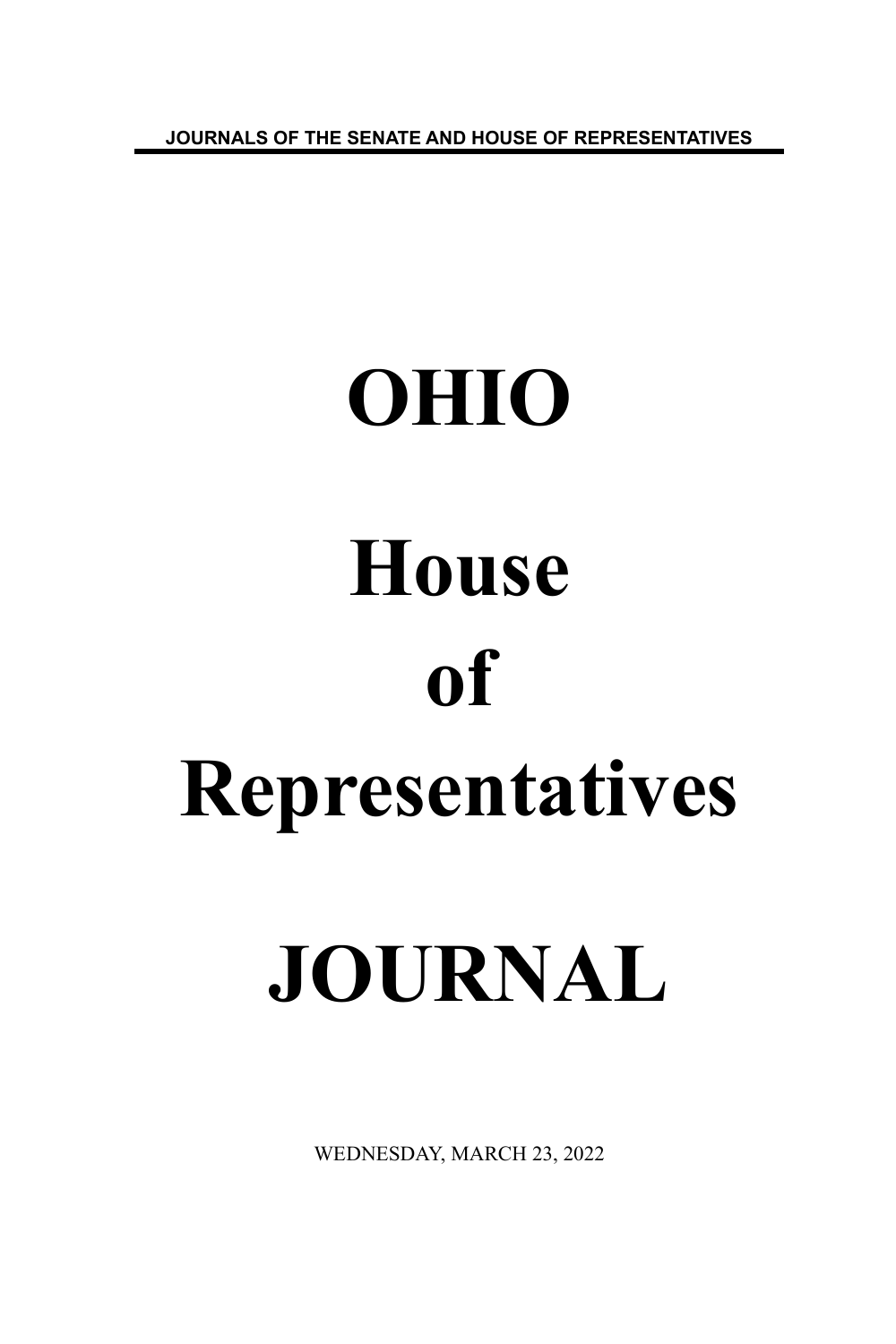# ONE HUNDRED THIRTY-EIGHTH DAY Hall of the House of Representatives, Columbus, Ohio **Wednesday, March 23, 2022, 9:00 o'clock a.m.**

The hour having arrived for the meeting of the two houses in joint convention for the purpose of listening to the address of The Honorable Mike DeWine, Governor of the State of Ohio, before the joint convention.

The members of the Senate, preceded by the President and Clerk, appeared within the bar of the House.

The President of the Senate called the joint convention to order.

Senator Hottinger and Representative Ginter announced that a quorum of each house, respectively, was present.

Prayer was offered by Bishop Bohdan J. Danylo, from the Ukrainian Catholic Eparchy of St. Josaphat, Cleveland, Ohio. The Ohio State Highway Patrol presented the colors, followed by the Pledge of Allegiance to the Flag and the posting of the colors.

The Governor was escorted to the rostrum by the committee appointed where he addressed the joint convention.

On motion of Senator Hottinger, the joint convention was dissolved.

The House met pursuant to adjournment.

Prayer was offered by Pastor Josiah Kagin of the Grace Baptist Church in Kettering, Ohio, followed by the Pledge of Allegiance to the Flag.

The following guests of the House of Representatives were recognized prior to the commencement of business:

Jacob Abrams, a guest of Representative Abrams- 29th district.

Harry and Barb Brady, guests of Representative Stein- 57th district.

Nicholas Dugger, a guest of Representative Ghanbari- 3rd district.

The Merrell Family, guests of Representative Ghanbari- 3rd district.

The family of former Speaker William G. Batchelder III was recognized by the members of the House with a moment of silence and received a copy of H. R. No. 186 in his memory.

The journal of yesterday was read and approved.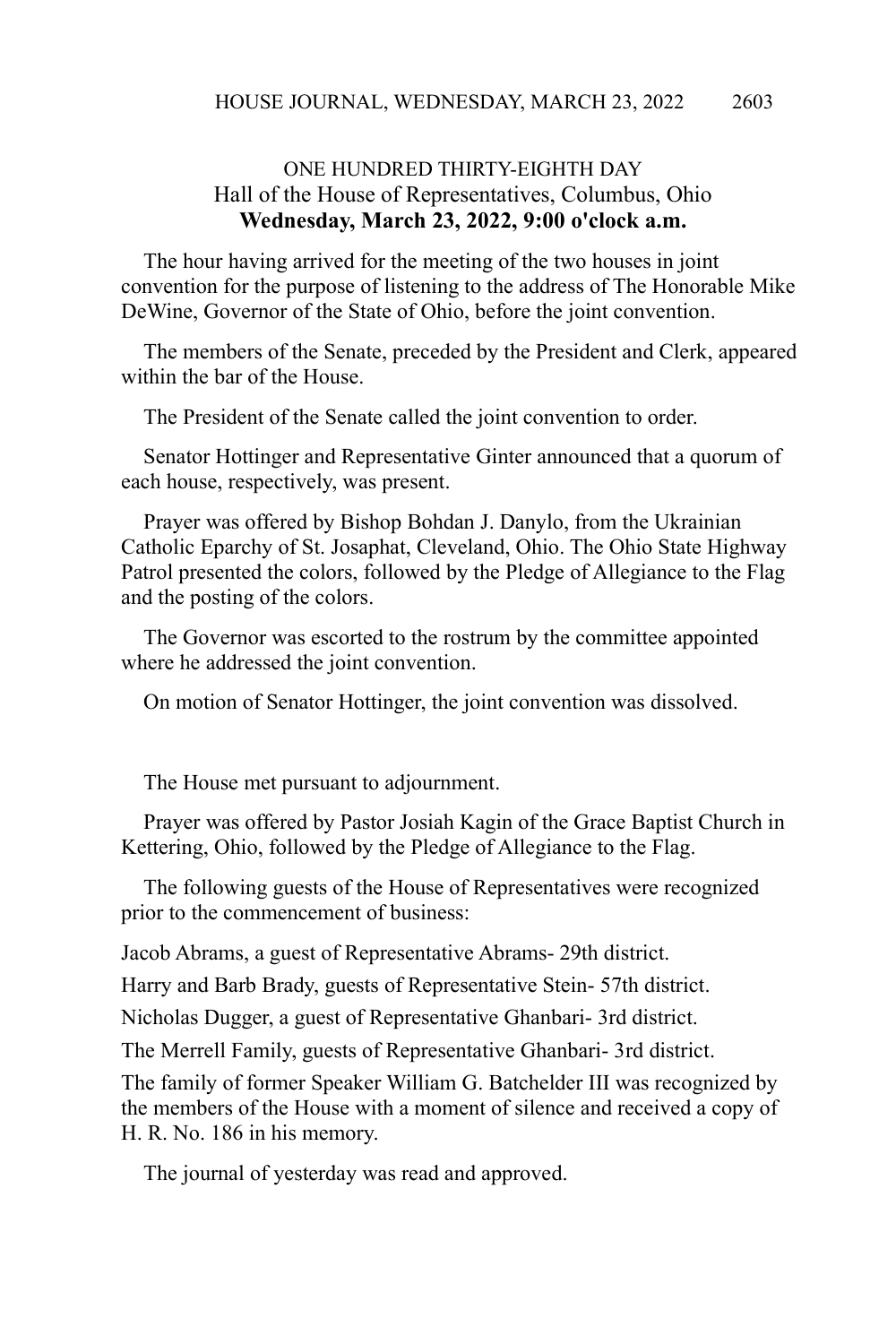## **CONSIDERATION OF SENATE AMENDMENTS**

The Senate amendments to **Sub. H. B. No. 138**-Representative Baldridge, et al., were taken up for consideration.

**Sub. H. B. No. 138**-Representative Baldridge.

Cosponsors: Representatives Seitz, Lepore-Hagan, Abrams, Bird, Brown, Crawley, Cross, Crossman, Galonski, Ghanbari, Ginter, Hall, Hicks-Hudson, Hoops, Ingram, Jarrells, Lanese, Leland, Lightbody, Lipps, Liston, Loychik, Manning, Miller, A., Miller, J., Miranda, O'Brien, Patton, Pavliga, Plummer, Russo, Schmidt, Sheehy, Sobecki, Weinstein, West, White, Young, T. Senators Blessing, Cirino, Craig, Dolan, Hackett, Hoagland, Huffman, S., Reineke, Roegner, Rulli, Thomas, Yuko.

To amend sections 4765.01, 4765.11, 4765.30, 4765.35, 4765.37, 4765.38, 4765.39, 4765.41, 4765.42, and 4766.01 and to enact sections 4765.431 and 4765.53 of the Revised Code to modify the laws governing services provided by emergency medical service (EMS) personnel and qualifications for serving as a medical director of an EMS organization.

The question being, "Shall the Senate amendments be concurred in?"

The yeas and nays were taken and resulted – yeas 95, nays 0, as follows:

Those who voted in the affirmative were: Representatives

|               | rose who voice in the annihilative were. Representatives |                 |              |
|---------------|----------------------------------------------------------|-----------------|--------------|
| Abrams        | Baldridge                                                | Bird            | Blackshear   |
| <b>Boggs</b>  | Brent                                                    | <b>Brinkman</b> | <b>Brown</b> |
| Callender     | Carruthers                                               | Click           | Creech       |
| Cross         | Crossman                                                 | Cutrona         | Davis        |
| Dean          | Denson                                                   | Edwards         | Ferguson     |
| Fowler Arthur | Fraizer                                                  | Galonski        | Ghanbari     |
| Ginter        | Grendell                                                 | Gross           | Hall         |
| Hicks-Hudson  | Holmes                                                   | Hoops           | Humphrey     |
| Ingram        | Jarrells                                                 | John            | Johnson      |
| Jones         | Jordan                                                   | Kelly           | Kick         |
| Koehler       | Lampton                                                  | Lanese          | LaRe         |
| Leland        | Lepore-Hagan                                             | Lightbody       | Lipps        |
| Liston        | Loychik                                                  | Manchester      | Manning      |
| McClain       | Merrin                                                   | Miller, A.      | Miller, J.   |
| Miller, K.    | Miranda                                                  | O'Brien         | Oelslager    |
| Patton        | Pavliga                                                  | Plummer         | Powell       |
| Ray           | Richardson                                               | Riedel          | Roemer       |
| Russo         | Schmidt                                                  | Seitz           | Sheehy       |
| Skindell      | Smith, K.                                                | Smith, M.       | Sobecki      |
| Stein         | Stephens                                                 | <b>Stevens</b>  | Stewart      |
| Stoltzfus     | Swearingen                                               | Sweeney         | Sykes        |
| Troy          | Upchurch                                                 | Vitale          | Weinstein    |
| West          | White                                                    | Wiggam          | Wilkin       |
| Young, B.     | Young, T.                                                |                 | $Cupp-95$    |

The Senate amendments were concurred in.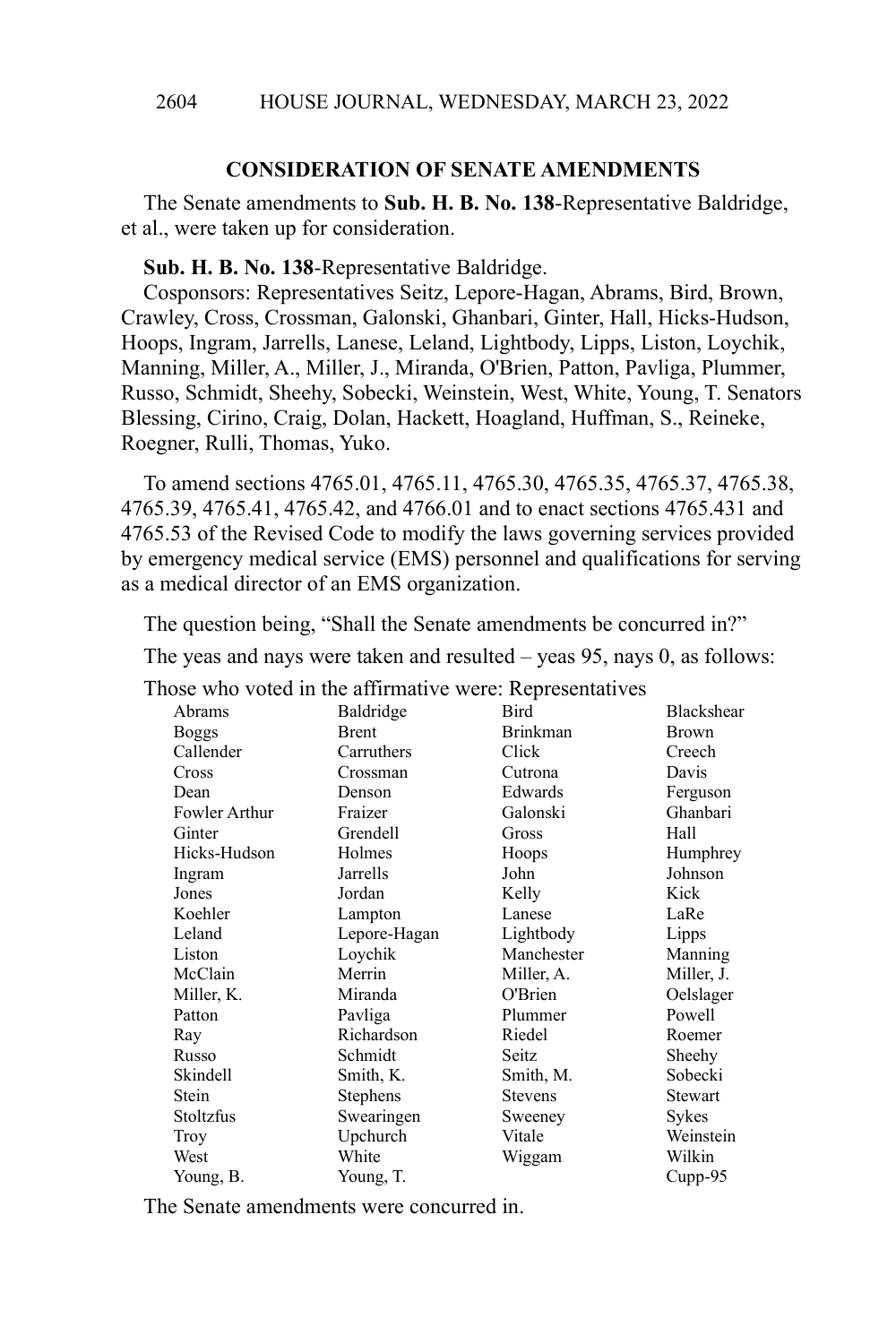# **REPORTS OF STANDING AND SELECT COMMITTEES AND BILLS FOR SECOND CONSIDERATION**

Representative Sweeney submitted the following report:

The standing committee on Finance to which was referred **H. B. No. 597**- Representative Oelslager, having had the same under consideration, reports it back with the following amendment and recommends its passage when so amended.

## RE: REGARDS CAPITAL REAPPROPRIATIONS; CERTAIN CLASSROOM FACILITIES

Representative Plummer moved to amend the title as follows:

Add the name: "Roemer"

Representative Oelslager moved to amend as follows:

In line 1 of the title, delete "amend sections 3318.05 and 3318.054 of the"

Delete lines 2 and 3 of the title

In line 4 of the title, delete "which the prior conditional approval lapsed" and insert "repurpose moneys received by Southern State Community College"

Delete lines 7 through 127

In the table on line 296, delete row P

In the table on line 296, in row R, column 3, delete "\$4,177,644" and insert "\$3,177,644"

In the table on line 296, in row S, column 3, delete "\$4,405,499" and insert "\$3,405,499"

In the table on line 659, in row G, column 3, delete "\$846,769" and insert "\$1,071,184"

In the table on line 659, delete row H

In the table on line 659, in row L, column 3, delete "\$600,000" and insert "\$1,542,400"

In line 664, after "\$206,467" insert ", plus up to \$224,415 of the unencumbered balance as of June 30, 2022, in appropriation item C32206, Adams County Satellite Campus"

After line 667, insert:

"STEM+M ACADEMY

The amount reappropriated for the foregoing appropriation item C32226, STEM+M Academy, is the unencumbered balance as of June 30, 2022, in appropriation item C32226, STEM+M Academy, plus up to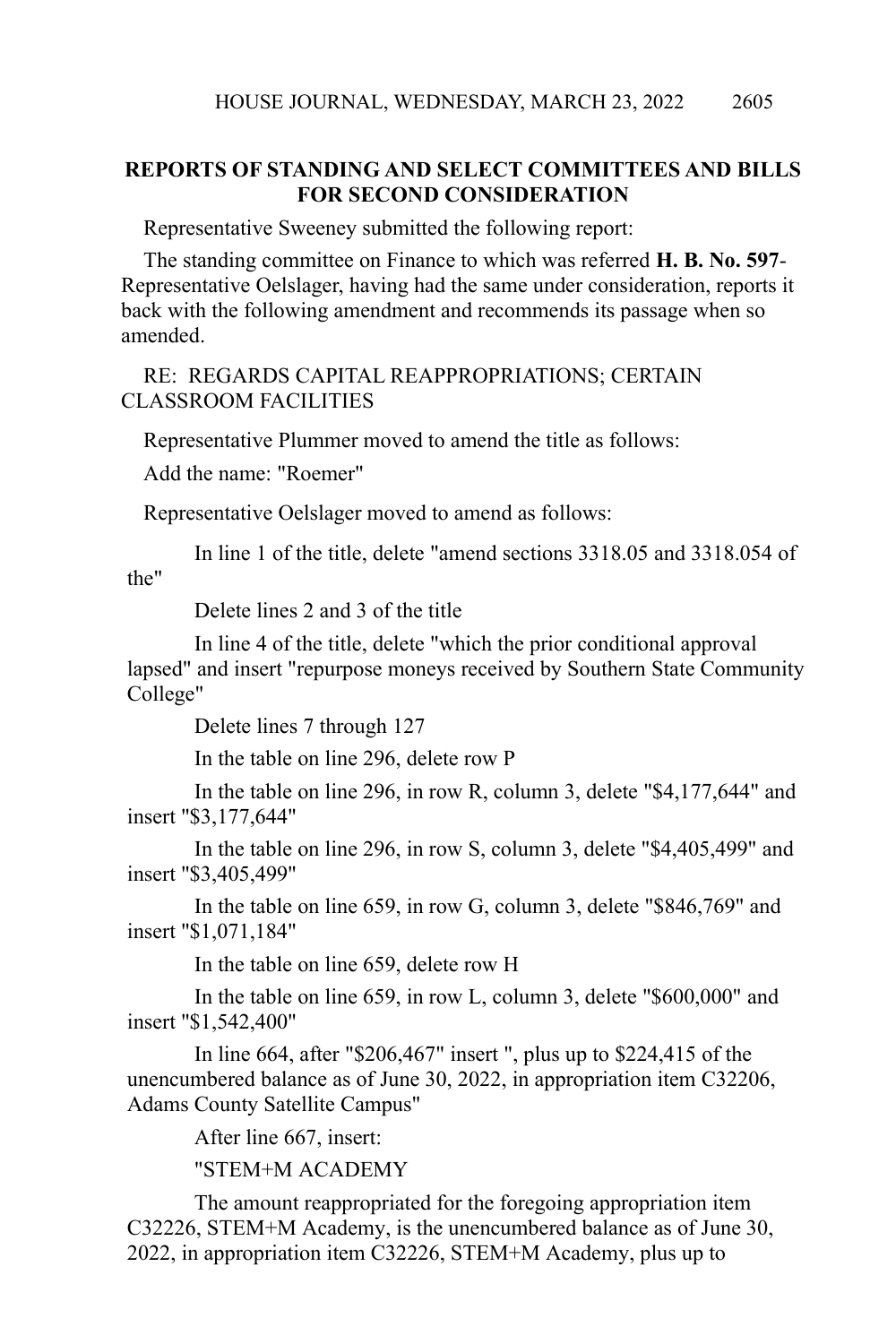\$942,400 of the unencumbered balance as of June 30, 2022, in appropriation item C32206, Adams County Satellite Campus."

In the table on line 962, after row H insert:

| C10052 | Symmes Valley Tower Project in Lawrence | \$214,000 |
|--------|-----------------------------------------|-----------|
|--------|-----------------------------------------|-----------|

County

In the table on line 962, in row I, column 3, delete "\$6,453,786" and insert "\$6,667,786"

In the table on line 962, in row T, column 3, delete "\$48,749,134" and insert "\$48,963,134"

After line 994, insert:

"SYMMES VALLEY TOWER PROJECT IN LAWRENCE **COUNTY** 

The amount reappropriated for the foregoing appropriation item C10052, Symmes Valley Tower Project in Lawrence County, is up to \$214,000 of the unencumbered balance as of June 30, 2022, in appropriation item C725E2, Local Parks, Recreation, and Conservation Projects."

In the table on line 1043, in row I, column 1, delete "Commissioners" and insert "Mental Health Jail Diversion Facility"

In the table on line 1043, in row N, column 1, delete "Ohio Veterans Drug and Transcranial Magnetic Stimulation" and insert "Perry County Behavioral Health Veterans Drug"; after "Treatment" insert "Program"

In the table on line 1064, in row Z, column 3, delete "\$46,982,005" and insert "\$46,768,005"

In the table on line 1064, in row AG, column 3, delete "\$50,643,421" and insert "\$50,429,421"

In the table on line 1064, in row AO, column 3, delete "\$64,740,102" and insert "\$64,526,102"

In the table on line 1079, in row BA, column 1, delete "Cooper Lodge,"

In the table on line 1079, delete row BJ

In the table on line 1079, in row DZ, column 1, delete "Blossom Hill Baseball Field" and insert "Tennis Court"

In the table on line 1379, after row AJ insert: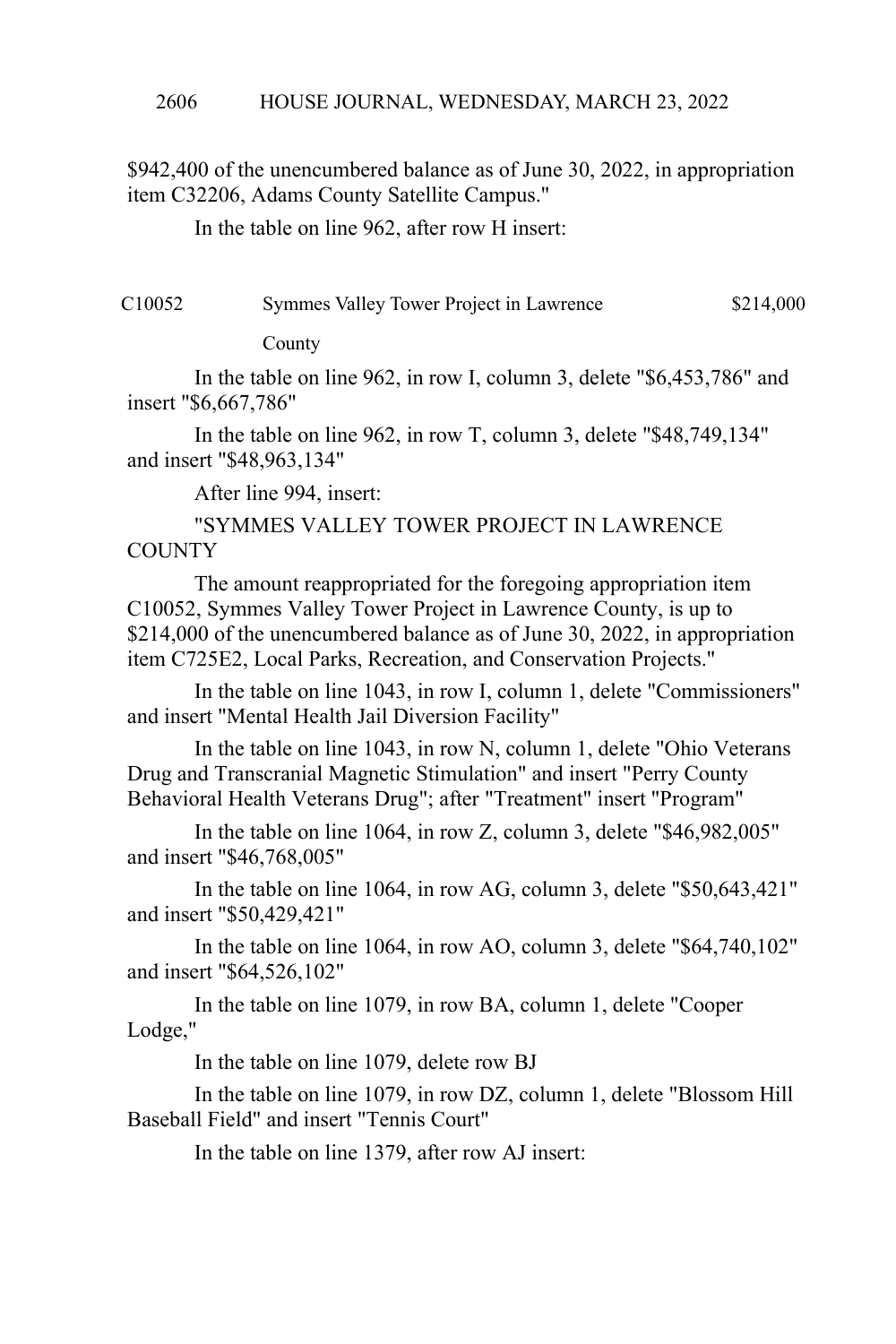C230GE Playhouse Square Connor Palace Theatre \$1,000,000

Renovations and Improvements

In the table on line 1379, in row AU, column 3, delete "\$53,290,604" and insert "\$54,290,604"

In the table on line 1379, in row BD, column 3, delete "\$518,896,104" and insert "\$519,896,104"

In the table on line 1420, in row AB, column 1, delete "Roof Project"

After line 1420, insert:

"**Section 237.14.** PLAYHOUSE SQUARE CONNOR PALACE THEATRE RENOVATIONS AND IMPROVEMENTS

The amount reappropriated for the foregoing appropriation item C230GE, Playhouse Square Connor Palace Theatre Renovations and Improvements, is the unencumbered balance as of June 30, 2022, in appropriation item C37863, Playhouse Square Connor Palace Theatre Renovations and Improvements."

After line 1966, insert:

"**Section 701.10.** Notwithstanding Section 369.453 of H.B. 64 of the 131st General Assembly, as amended by H.B. 384 of the 131st General Assembly, Southern State Community College may use funds received under appropriation item 235620, Regional Partnership and Training Center, for technical training offered within its service region of Adams, Brown, Clinton, Fayette, and Highland Counties."

The motion was agreed to and the bill so amended.

SCOTT OELSLAGER
PHIL PLUMMER BRIDE ROSE SWEENEY CINDY ABRAMS SARA P. CARRUTHERS PAULA HICKS-HUDSON BRIGID KELLY DARRELL KICK JEFF LARE ADAM C. MILLER TRACY M. RICHARDSON BILL ROEMER JEAN SCHMIDT MICHAEL J. SKINDELL JASON STEPHENS REGGIE STOLTZFUS D. J. SWEARINGEN DANIEL P. TROY

BRIAN BALDRIDGE WILLIS E. BLACKSHEAR, JR. CATHERINE D. INGRAM DONTAVIUS L. JARRELLS

The report was agreed to.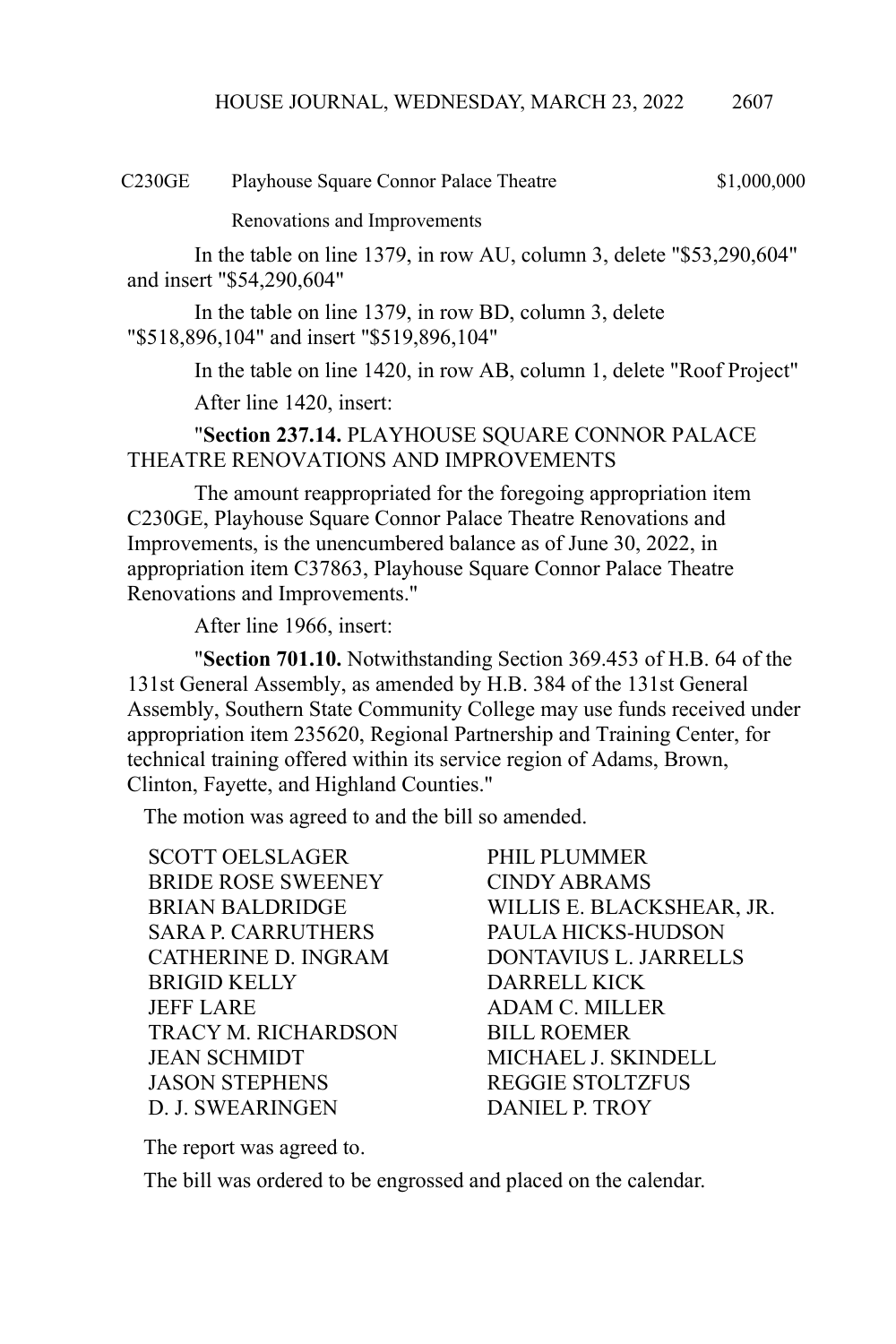Representative Kelly submitted the following report:

The standing committee on State and Local Government to which was referred **H. B. No. 509**-Representatives John, Fowler Arthur, having had the same under consideration, reports it back as a substitute bill and recommends its passage.

RE: REVISE AND STREAMLINE OCCUPATIONAL REGULATIONS

Representative Wiggam moved to amend the title as follows:

Add the name: "Wiggam"

SCOTT WIGGAM MARILYN S. JOHN BRIGID KELLY RODNEY CREECH TAVIA GALONSKI DIANE V. GRENDELL LATYNA M. HUMPHREY MICHAEL J. SKINDELL LISA A. SOBECKI BRIAN STEWART SHANE WILKIN

BILL DEAN SARAH FOWLER ARTHUR

The report was agreed to.

The bill was ordered to be engrossed and placed on the calendar.

Representative Liston submitted the following report:

The standing committee on Health to which was referred **H. B. No. 431**- Representatives Schmidt, Liston, et al., having had the same under consideration, reports it back as a substitute bill and recommends its passage.

RE: REQUIRE HEALTH DEPT ESTABLISH A STROKE REGISTRY DATABASE

Representative Liston moved to amend the title as follows:

Add the names: "Bird, Ginter, Lepore-Hagan, West"

| <b>ADAM HOLMES</b>       | <b>BETH LISTON</b>       |
|--------------------------|--------------------------|
| ADAM C. BIRD             | <b>TIMOTHY E. GINTER</b> |
| MICHELE LEPORE-HAGAN     | <b>MARY LIGHTBODY</b>    |
| PHIL PLUMMER             | <b>BRIAN STEWART</b>     |
| <b>TERRENCE UPCHURCH</b> | <b>THOMAS WEST</b>       |
| ANDREA WHITE             | <b>TOM YOUNG</b>         |

The report was agreed to.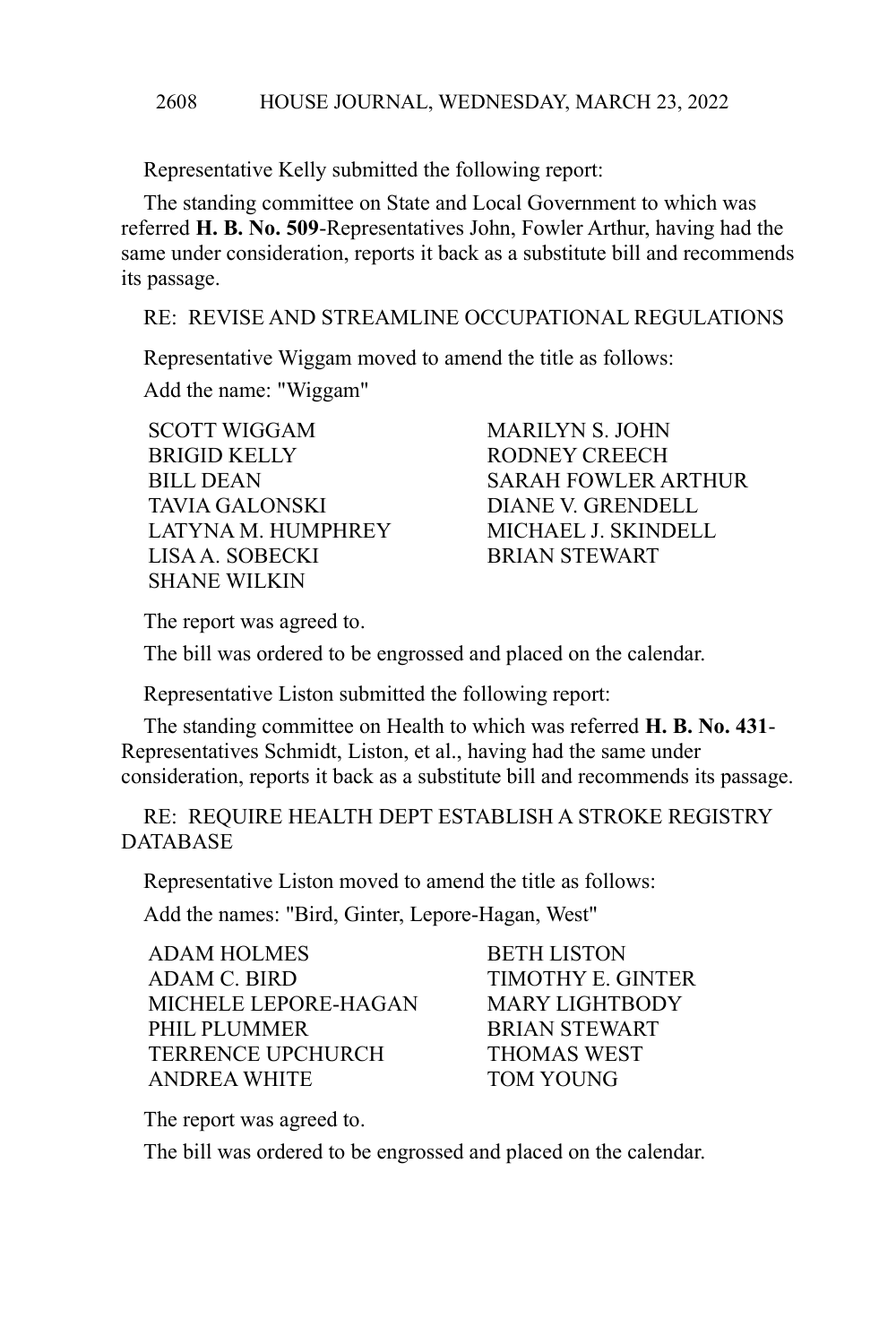Representative Sheehy submitted the following report:

The standing committee on Transportation and Public Safety to which was referred **H. B. No. 584**-Representative Grendell, having had the same under consideration, reports it back and recommends its passage.

## RE: DESIGNATE VETERANS LEGACY HIGHWAY

Representative McClain moved to amend the title as follows:

Add the names: "Baldridge, McClain, Sheehy, Hall, Lepore-Hagan, Miller, K., Miranda, Young, B."

BRIAN BALDRIDGE RIORDAN T. MCCLAIN MICHAEL SHEEHY RODNEY CREECH THOMAS HALL MARK JOHNSON MICHELE LEPORE-HAGAN KEVIN D. MILLER JESSICA E. MIRANDA BOB YOUNG

The report was agreed to.

The bill was ordered to be engrossed and placed on the calendar.

Representative Sheehy submitted the following report:

The standing committee on Transportation and Public Safety to which was referred **H. B. No. 589**-Representative Ferguson, having had the same under consideration, reports it back and recommends its passage.

RE: DESIGNATE SHERIFF FREDRICK J. ABDALLA MEMORIAL **HIGHWAY** 

Representative McClain moved to amend the title as follows:

Add the names: "Baldridge, McClain, Sheehy, Hall, Lepore-Hagan, Miller, K., Miranda, Young, B."

BRIAN BALDRIDGE RIORDAN T. MCCLAIN MICHAEL SHEEHY RODNEY CREECH THOMAS HALL MARK JOHNSON MICHELE LEPORE-HAGAN KEVIN D. MILLER JESSICA E. MIRANDA BOB YOUNG

The report was agreed to.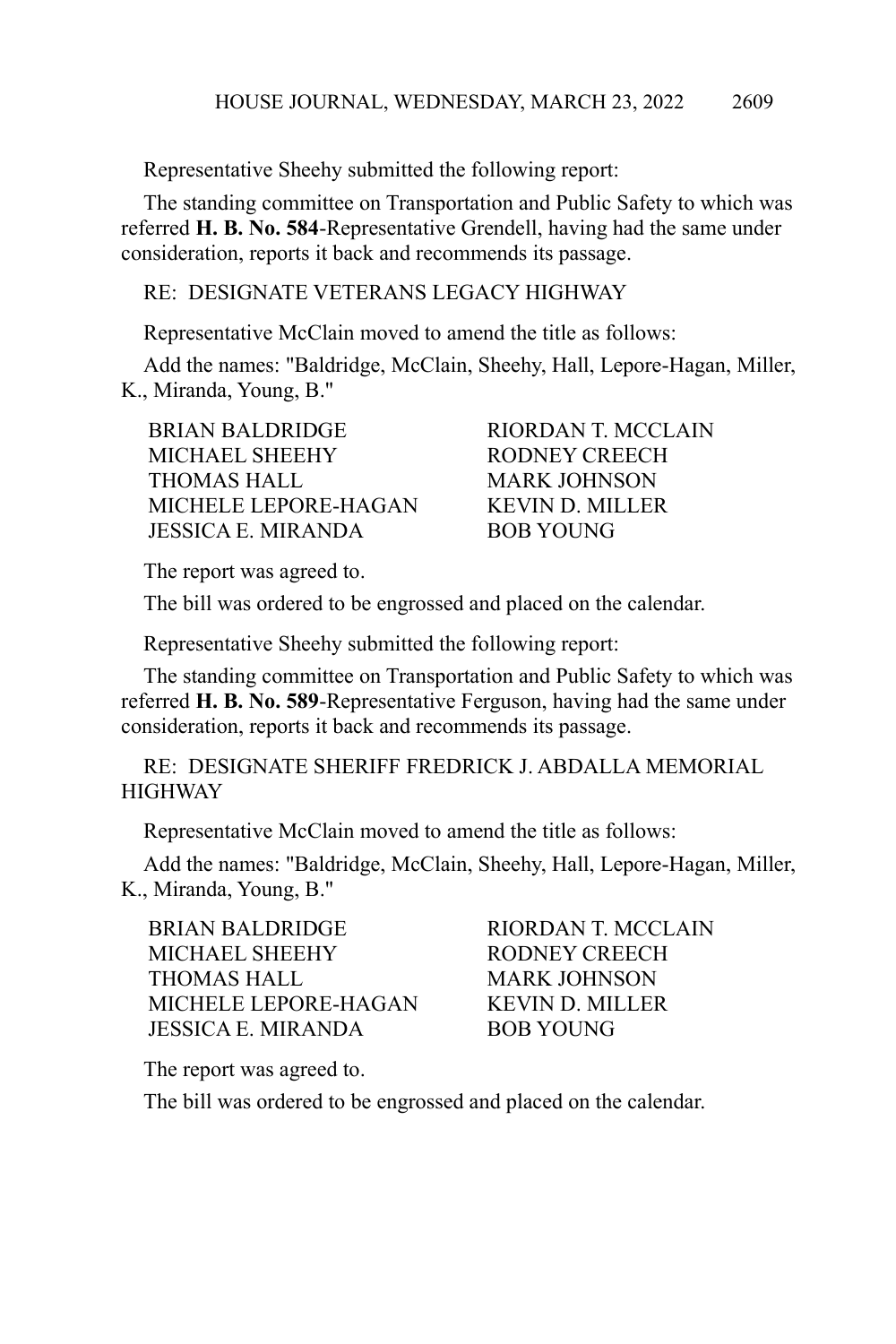#### HOUSE JOURNAL, WEDNESDAY, MARCH 23, 2022 2610

Representative Sobecki submitted the following report:

The standing committee on Ways and Means to which was referred **H. B. No. 482**-Representatives Cutrona, Edwards, et al., having had the same under consideration, reports it back as a substitute bill and recommends its passage.

## RE: CREATE A TAX FRAUD STUDY COMMISSION

DEREK MERRIN CRAIG S. RIEDEL LISA A. SOBECKI JEFFREY A. CROSSMAN MARK FRAIZER **THOMAS HALL** DONTAVIUS L. JARRELLS KRIS JORDAN BETH LISTON JENA POWELL BILL ROEMER DANIEL P. TROY SCOTT WIGGAM TOM YOUNG

The following members voted "NO" RIORDAN T. MCCLAIN REGGIE STOLTZFUS

The report was agreed to.

The bill was ordered to be engrossed and placed on the calendar.

Representative Sobecki submitted the following report:

The standing committee on Ways and Means to which was referred **H. B. No. 515**-Representatives Hoops, Riedel, et al., having had the same under consideration, reports it back and recommends its passage.

RE: EXEMPT FROM INCOME TAX CERTAIN GAINS FROM SALE OF A BUSINESS

DEREK MERRIN CRAIG S. RIEDEL LISA A. SOBECKI JEFFREY A. CROSSMAN MARK FRAIZER **THOMAS HALL** DONTAVIUS L. JARRELLS KRIS JORDAN BETH LISTON RIORDAN T. MCCLAIN JENA POWELL BILL ROEMER REGGIE STOLTZFUS DANIEL P. TROY SCOTT WIGGAM TOM YOUNG

The report was agreed to.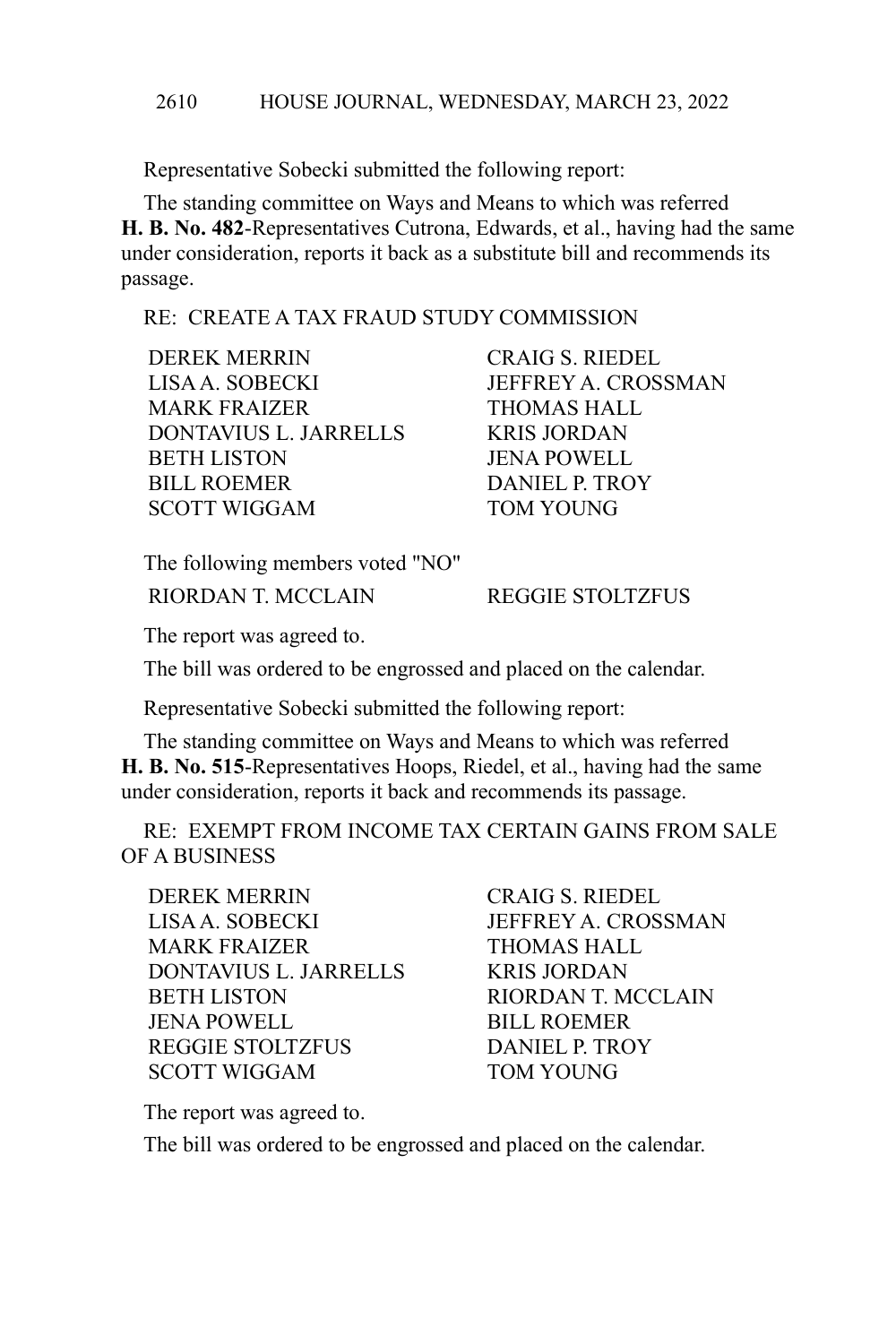Representative Sobecki submitted the following report:

The standing committee on Ways and Means to which was referred **H. B. No. 519**-Representatives Roemer, Lanese, et al., having had the same under consideration, reports it back as a substitute bill and recommends its passage.

RE: REGARDS EXTENSIONS FOR FILING MUNICIPAL INCOME TAX RETURNS

Representative Merrin moved to amend the title as follows:

Add the name: "Merrin"

DEREK MERRIN CRAIG S. RIEDEL MARK FRAIZER **THOMAS HALL** KRIS JORDAN BETH LISTON RIORDAN T. MCCLAIN JENA POWELL BILL ROEMER REGGIE STOLTZFUS DANIEL P. TROY SCOTT WIGGAM TOM YOUNG

The following members voted "NO"

LISA A. SOBECKI JEFFREY A. CROSSMAN DONTAVIUS L. JARRELLS

The report was agreed to.

The bill was ordered to be engrossed and placed on the calendar.

Representative Miranda submitted the following report:

The standing committee on Insurance to which was referred **Sub. S. B. No. 256**-Senator Wilson, et al., having had the same under consideration, reports it back with the following amendment and recommends its passage when so amended.

RE: REVISE TRAVEL INSURANCE LAW

Representative Fraizer moved to amend as follows:

In line 824, delete "all" and insert "both"

After line 864, insert:

"(8) Until June 1, 2025, an insurance holding company system that does not write business outside the United States is not required to file a group capital calculation."

In line 912, delete "conjunction" and insert "consultation" In line 1173, after "that" insert "are either of the following"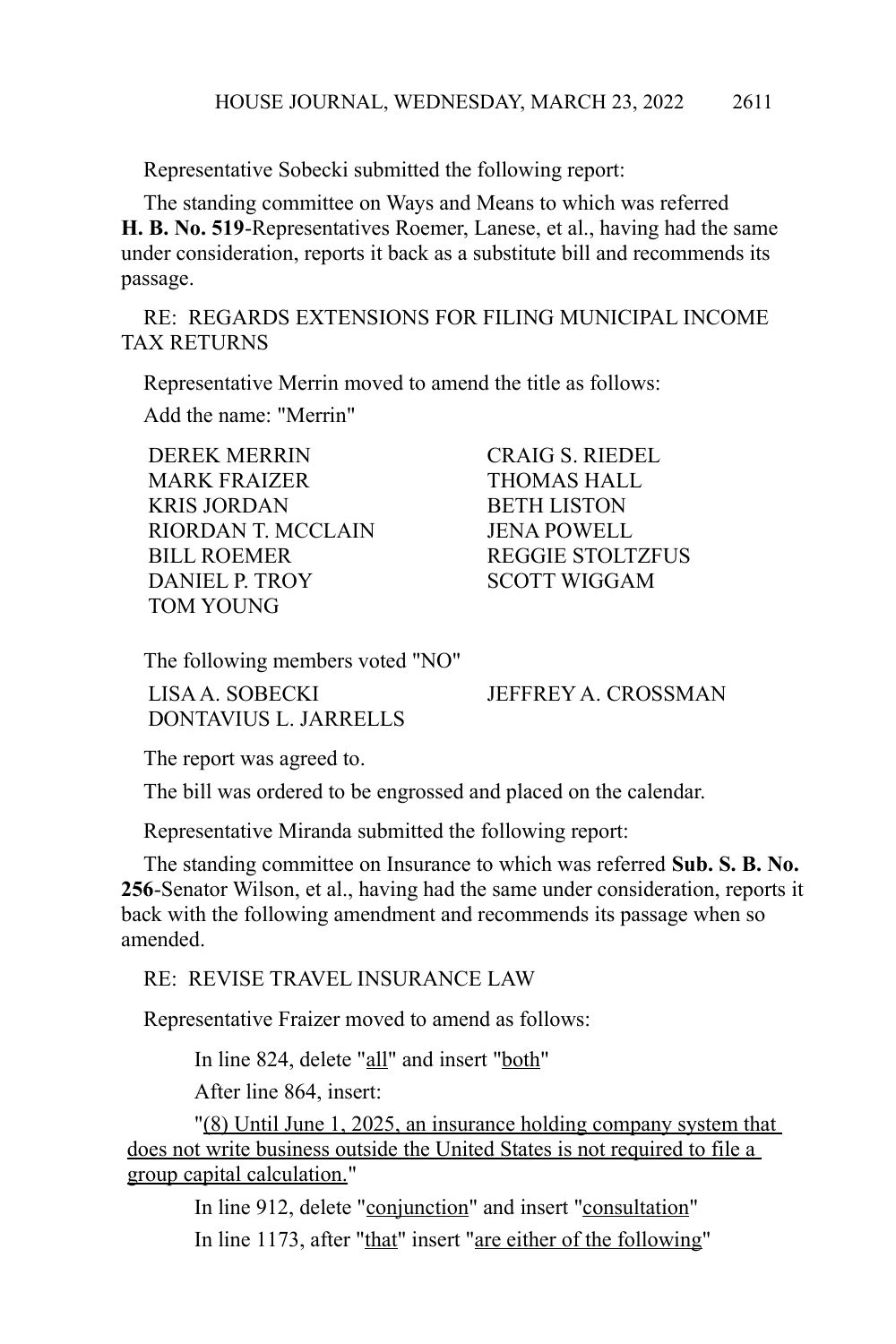In line 1174, delete "Are an" and insert "An" In line 1178, delete "Are essential" and insert "Essential" The motion was agreed to and the bill so amended.

| THOMAS E. BRINKMAN JR.    | <b>BRIAN E. LAMPTON</b>  |
|---------------------------|--------------------------|
| <b>JESSICA E. MIRANDA</b> | <b>KRISTIN BOGGS</b>     |
| JON CROSS                 | <b>BILL DEAN</b>         |
| <b>MARK FRAIZER</b>       | <b>KRIS JORDAN</b>       |
| <b>JEFF LARE</b>          | <b>JASON STEPHENS</b>    |
| <b>BRIDE ROSE SWEENEY</b> | <b>TERRENCE UPCHURCH</b> |
|                           |                          |

The report was agreed to.

The bill was ordered to be engrossed and placed on the calendar.

Representative Ingram submitted the following report:

The standing committee on Primary and Secondary Education to which was referred **H. B. No. 403**-Representatives Fowler Arthur, Miller, A., having had the same under consideration, reports it back and recommends its passage.

RE: REQUIRE REPORTS OF TEACHERS RETIRING UNDER INVESTIGATION THREAT

Representative Bird moved to amend the title as follows:

Add the names: "Manning, Click"

GAYLE MANNING ADAM C. BIRD CATHERINE D. INGRAM DON JONES J. KYLE KOEHLER MARY LIGHTBODY JOSEPH A. MILLER III GAIL K. PAVLIGA TRACY M. RICHARDSON LISA A. SOBECKI D. J. SWEARINGEN

GARY CLICK SARAH FOWLER ARTHUR

The report was agreed to.

The bill was ordered to be engrossed and placed on the calendar.

Representative Ingram submitted the following report:

The standing committee on Primary and Secondary Education to which was referred **H. B. No. 583**-Representatives Bird, Jones, et al., having had the same under consideration, reports it back as a substitute bill and recommends its re-referral to the committee on Rules and Reference.

RE: REGARDS EDUCATOR LICENSES FOR SUBSTITUTE **TEACHERS**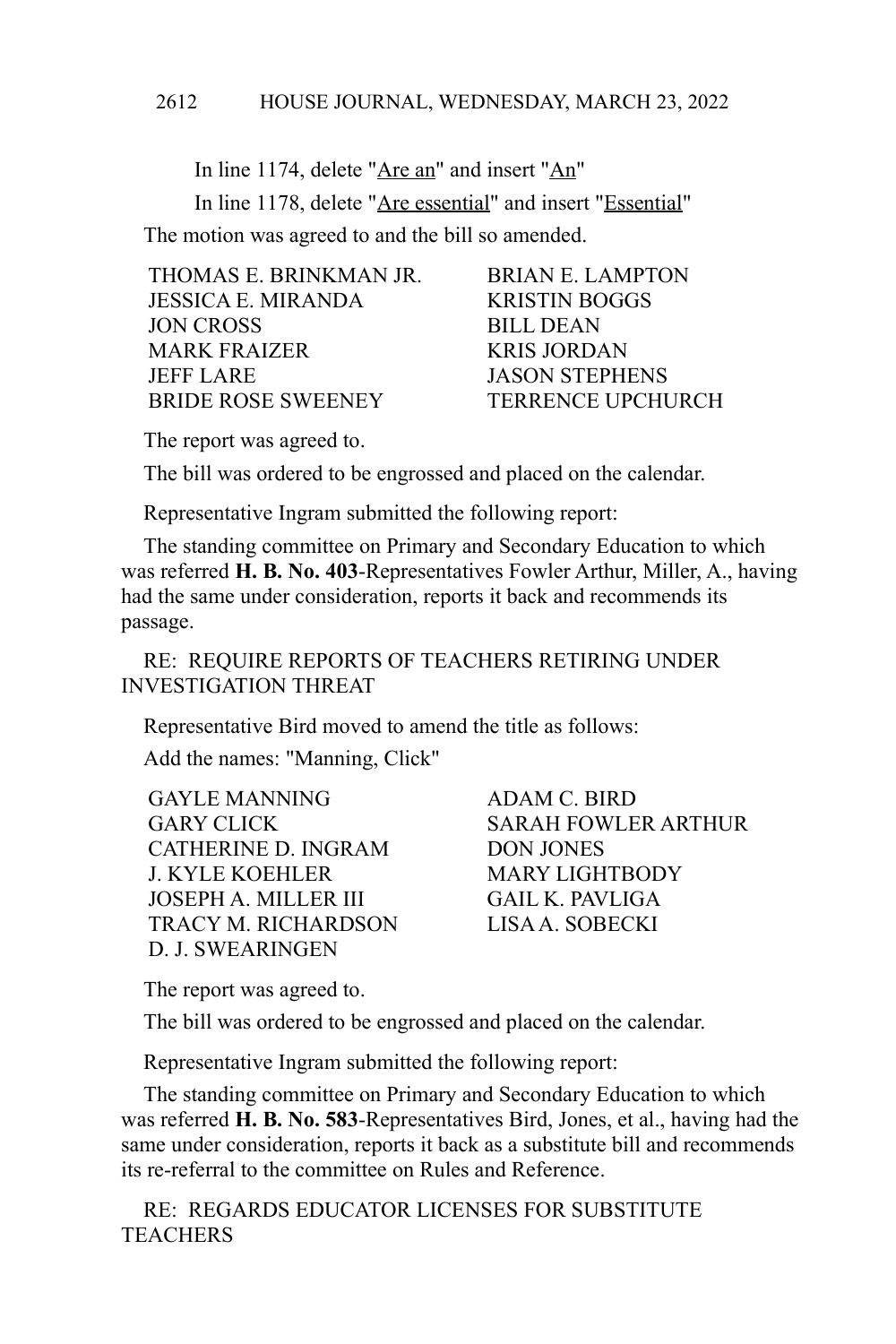GAYLE MANNING ADAM C. BIRD CATHERINE D. INGRAM DON JONES J. KYLE KOEHLER GAIL K. PAVLIGA TRACY M. RICHARDSON D. J. SWEARINGEN

GARY CLICK SARAH FOWLER ARTHUR

The following members voted "NO"

LISA A. SOBECKI

MARY LIGHTBODY JOSEPH A. MILLER III

The report was agreed to.

The bill was ordered to be engrossed and re-referred to the committee on Rules and Reference.

# **MOTIONS AND RESOLUTIONS**

Representative Jones moved that majority party members asking leave to be absent or absent the week of Wednesday, March 23, 2022, be excused, so long as a written request is on file in the majority leadership offices.

The motion was agreed to.

Representative Miranda moved that minority party members asking leave to be absent or absent the week of Wednesday, March 23, 2022, be excused, so long as a written request is on file in the minority leadership offices.

The motion was agreed to.

## **BILLS FOR THIRD CONSIDERATION**

**Am. H. B. No. 487**-Representative Young, T. Cosponsors: Representatives Ray, Seitz, White.

To amend sections 3505.13 and 3505.14 of the Revised Code to change the bidding process for contracts for ballot printing, to eliminate the requirement that all contracts for ballots for Ohio elections are rewarded to vendors within the state and printed within the state, and to declare an emergency, was taken up for consideration the third time.

The question being, "Shall the emergency clause stand as part of the bill?"

The yeas and nays were taken and resulted – yeas 58, nays 37, as follows:

| Abrams     | Baldridge | Bird     | Callender     |
|------------|-----------|----------|---------------|
| Carruthers | Click     | Creech   | Cross         |
| Cutrona    | Edwards   | Ferguson | Fowler Arthur |
| Fraizer    | Ghanbari  | Ginter   | Grendell      |
|            |           |          |               |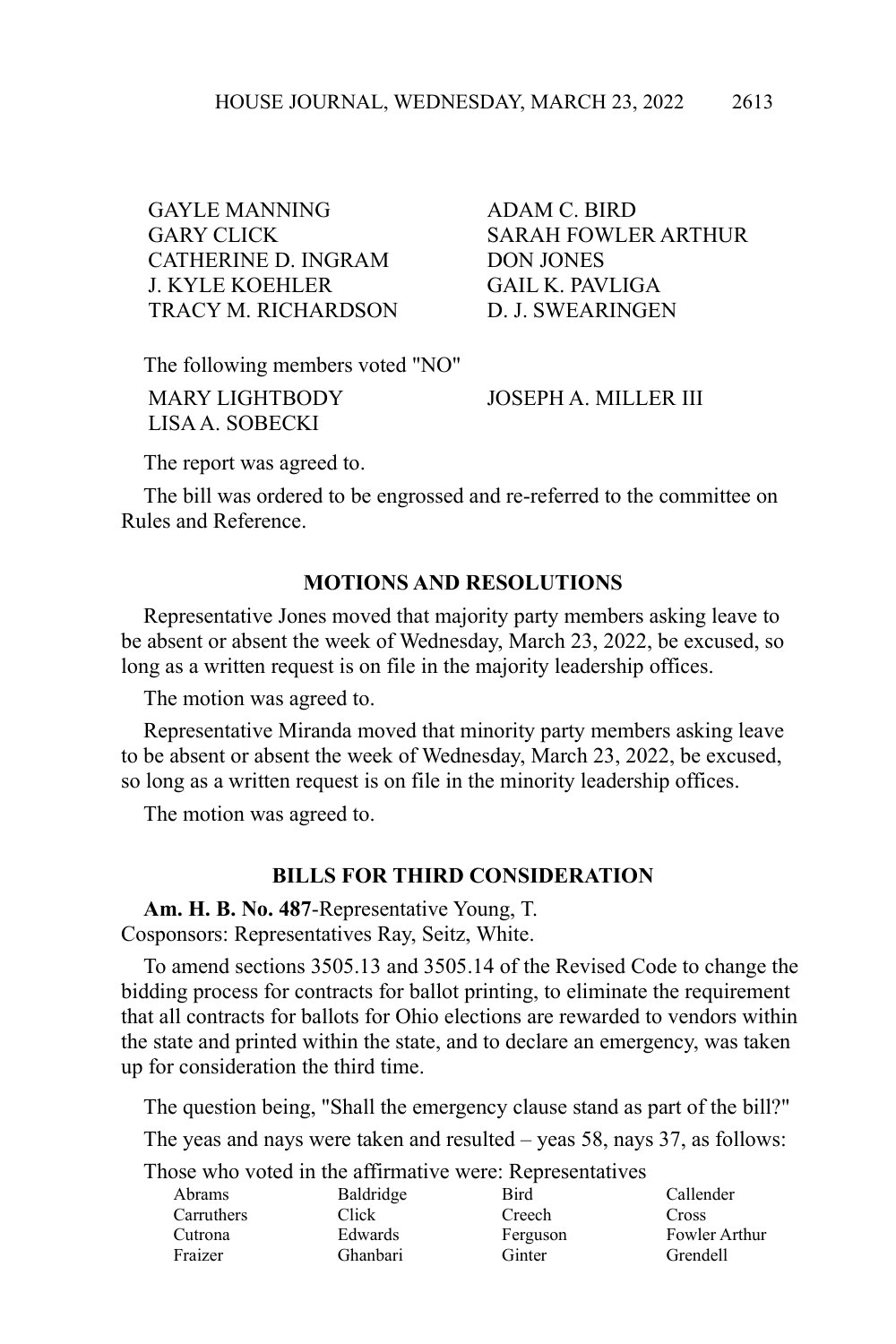#### HOUSE JOURNAL, WEDNESDAY, MARCH 23, 2022 2614

| Gross                                                 | Hall         | Holmes           | Hoops           |
|-------------------------------------------------------|--------------|------------------|-----------------|
| John                                                  | Johnson      | Jones            | Jordan          |
| Kick                                                  | Koehler      | Lampton          | Lanese          |
| LaRe                                                  | Lipps        | Loychik          | Manchester      |
| Manning                                               | McClain      | Merrin           | Miller, K.      |
| Oelslager                                             | Patton       | Pavliga          | Plummer         |
| Ray                                                   | Richardson   | Riedel           | Roemer          |
| Schmidt                                               | Seitz        | Stein            | Stephens        |
| <b>Stevens</b>                                        | Stewart      | <b>Stoltzfus</b> | Swearingen      |
| White                                                 | Wiggam       | Wilkin           | Young, B.       |
| Young, T.                                             |              |                  | $Cupp-58$       |
| Those who voted in the negative were: Representatives |              |                  |                 |
| <b>Blackshear</b>                                     | <b>Boggs</b> | <b>Brent</b>     | <b>Brinkman</b> |
| <b>Brown</b>                                          | Crossman     | Davis            | Dean            |
| Denson                                                | Galonski     | Hicks-Hudson     | Humphrey        |
| Ingram                                                | Jarrells     | Kelly            | Leland          |
| Lepore-Hagan                                          | Lightbody    | Liston           | Miller, A.      |
| Miller, J.                                            | Miranda      | O'Brien          | Powell          |
| Russo                                                 | Sheehy       | Skindell         | Smith, K.       |
| Smith, M.                                             | Sobecki      | Sweeney          | Sykes           |
| Troy                                                  | Upchurch     | Vitale           | Weinstein       |
|                                                       |              |                  | $West-37$       |

Not having received a constitutional majority, the emergency clause failed of passage.

The question being, "Shall the bill pass?"

Representative Hicks-Hudson moved to amend, amendment 2771-2, as follows:

In line 2 of the title, after "Code" insert "and to amend Section 4 of H.B. 93 of the 134th General Assembly"

In line 6 of the title, after "state," insert "to delay the 2022 primary election to June 28, 2022,"

After line 61, insert:

"**Section 3.** Notwithstanding any provision of the Revised Code to the contrary:

(A)(1) The primary election scheduled to be held on May 3, 2022, shall be held instead on June 28, 2022.

(2) A declaration of candidacy, declaration of candidacy and petition, or declaration of intent to be a write-in candidate is not invalid on the ground that it indicates the date of the primary election as May 3, 2022.

(3) The following deadlines with respect to the 2022 primary election, which expired before the effective date of this section, remain expired:

(a) The deadlines to file declarations of candidacy, declarations of candidacy and petitions, or declarations of intent to be a write-in candidate;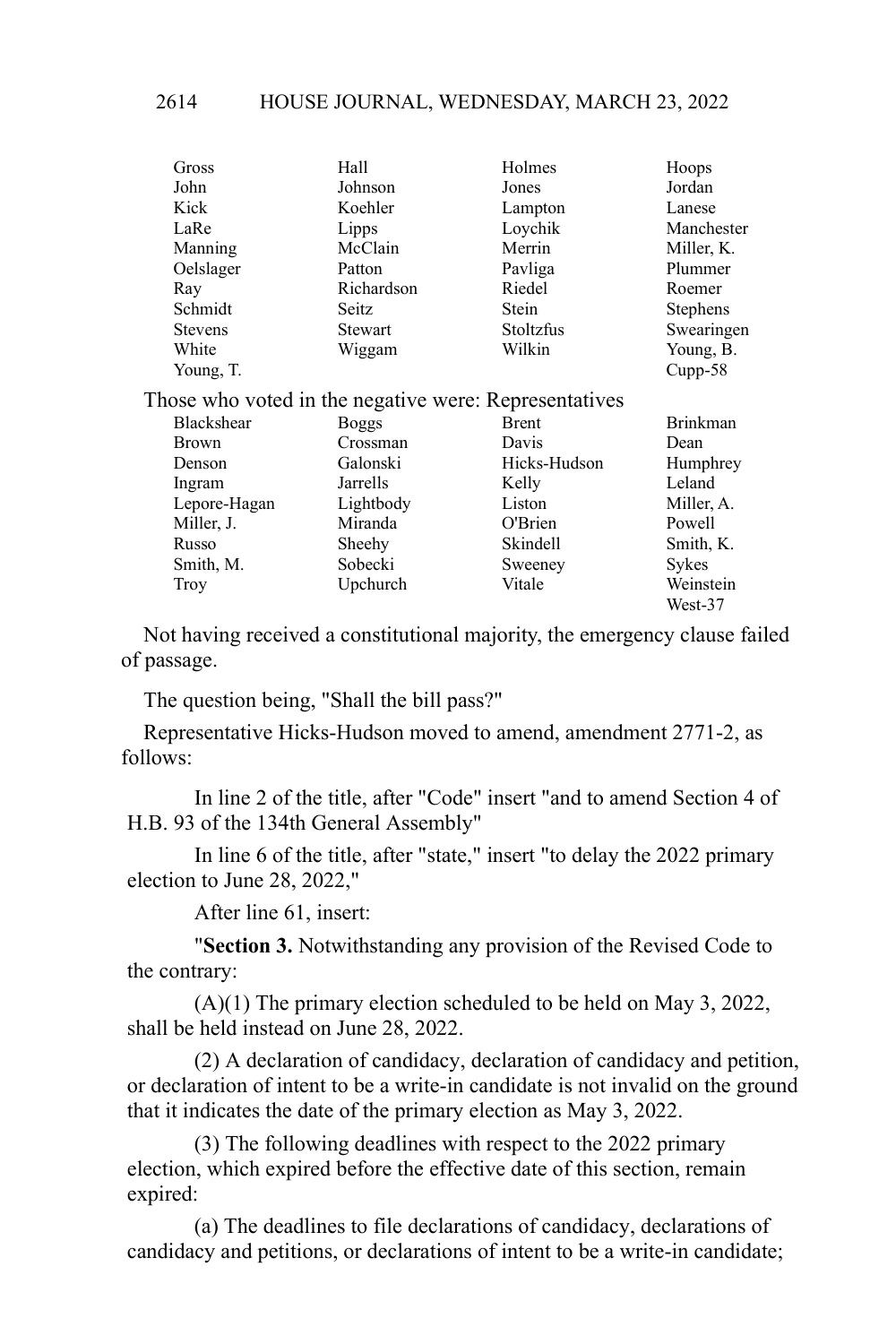(b) The deadline to certify a ballot issue or question to the election officials or to file a petition with the election officials to place a question or issue on the ballot at the primary election or a special election held on the day of the primary election.

(B) No special election shall be held on May 3, 2022. A special election may be held on June 28, 2022. Any special election originally scheduled to be held on May 3, 2022, shall be held instead on June 28, 2022.

**Section 4.** That Section 4 of H.B. 93 of the 134th General Assembly be amended to read as follows:

**Sec. 4.** Notwithstanding any contrary provision of the Revised Code, all of the following apply to the primary election to be held on  $\frac{\text{May } 3 \text{ June}}{2}$ 28, 2022:

(A) To be eligible to appear as a candidate for nomination, or to receive votes as a write-in candidate, for the office of member of the United States House of Representatives, a person shall file the applicable declaration of candidacy and petition or declaration of intent to be a write-in candidate not later than four p.m. on March 4, 2022, in the manner specified under Title XXXV of the Revised Code.

(B) A declaration of candidacy, declaration of candidacy and petition, nominating petition, or declaration of intent to be a write-in candidate filed by a person seeking nomination for the office of member of the United States House of Representatives, the Ohio Senate, the Ohio House of Representatives, or the state central committee of a political party shall not be considered invalid on the basis that it does not include the number of the district the filer seeks to represent or that it includes an incorrect district number. If the filer seeks nomination for the office of member of the Ohio Senate, the Ohio House of Representatives, or the state central committee of a political party, the document shall be deemed to include the number of the applicable district in which the filer resides. If the filer seeks nomination for the office of member of the United States House of Representatives, the filer shall notify the election officials in writing of the district the filer seeks to represent.

(C)(1) A declaration of candidacy, declaration of candidacy and petition, nominating petition, or declaration of intent to be a write-in candidate filed by a person seeking nomination for the office of member of the Ohio Senate or the Ohio House of Representatives shall not be considered invalid on the basis that it contains the filer's former residence address that is not located in the district the filer seeks to represent, so long as the filer does all of the following not later than the deadline for the filer to change residence under division (C) of Article XI, Section 9, Ohio Constitution:

(a) Becomes a resident of the district the filer seeks to represent;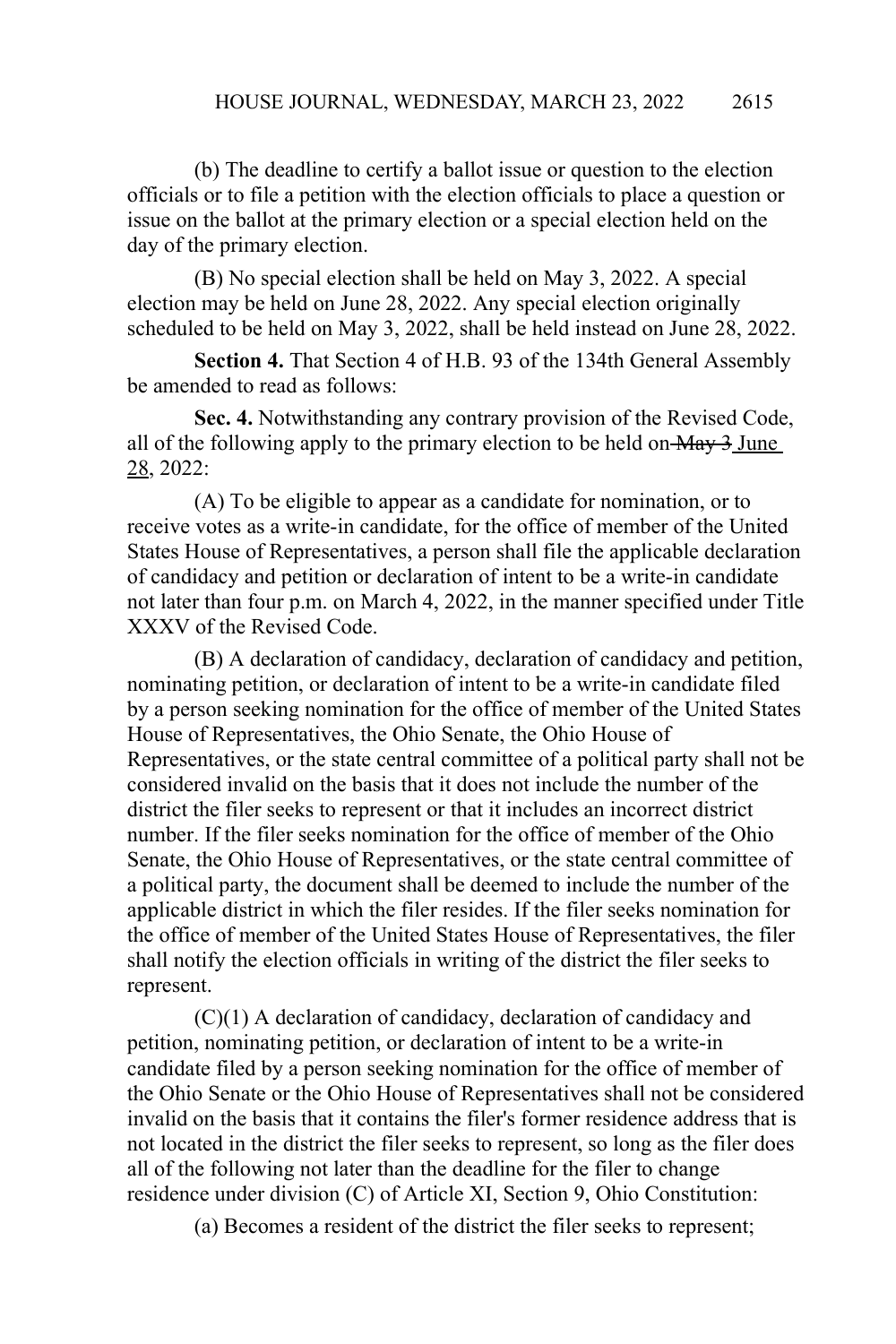#### HOUSE JOURNAL, WEDNESDAY, MARCH 23, 2022 2616

(b) Files with the board of elections an addendum to the declaration of candidacy, declaration of candidacy and petition, nominating petition, or declaration of intent to be a write-in candidate that indicates the filer's new residence address;

(c) Submits a notice of change of address for voter registration purposes.

(2) After a filer notifies the board of elections of the filer's new residence address under division  $(C)(1)$  of this section, the signatures on the filer's petition shall be verified under this section on the basis of the filer's new residence address.

(D) A signature on a declaration of candidacy and petition or nominating petition filed by a person seeking nomination for the office of member of the United States House of Representatives, the Ohio Senate, the Ohio House of Representatives, or the state central committee of a political party shall not be considered invalid on the ground that the signer does not reside in the district the filer seeks to represent, so long as one of the following applies:

(1) The filer seeks nomination for the office of member of the United States House of Representatives and both of the following are true:

(a) The district the filer sought to represent under the congressional district plan described in S.B. 258 of the 134th General Assembly had territory in the county in which the signer resides. The filer shall notify the election officials in writing of the district the filer sought to represent under that act.

(b) The congressional district the filer seeks to represent has territory in the county in which the signer resides.

(2) The filer seeks nomination for the office of member of the Ohio Senate and both of the following are true:

(a) The Senate district in which the filer resided under the General Assembly district plan adopted by the Ohio Redistricting Commission in September 2021 had territory in the county in which the signer resides.

(b) The Senate district the filer seeks to represent has territory in the county in which the signer resides.

(3) The filer seeks nomination for the office of member of the Ohio House of Representatives and both of the following are true:

(a) The House district in which the filer resided under the General Assembly district plan adopted by the Ohio Redistricting Commission in September 2021 had territory in the county in which the signer resides.

(b) The House district the filer seeks to represent has territory in the county in which the signer resides.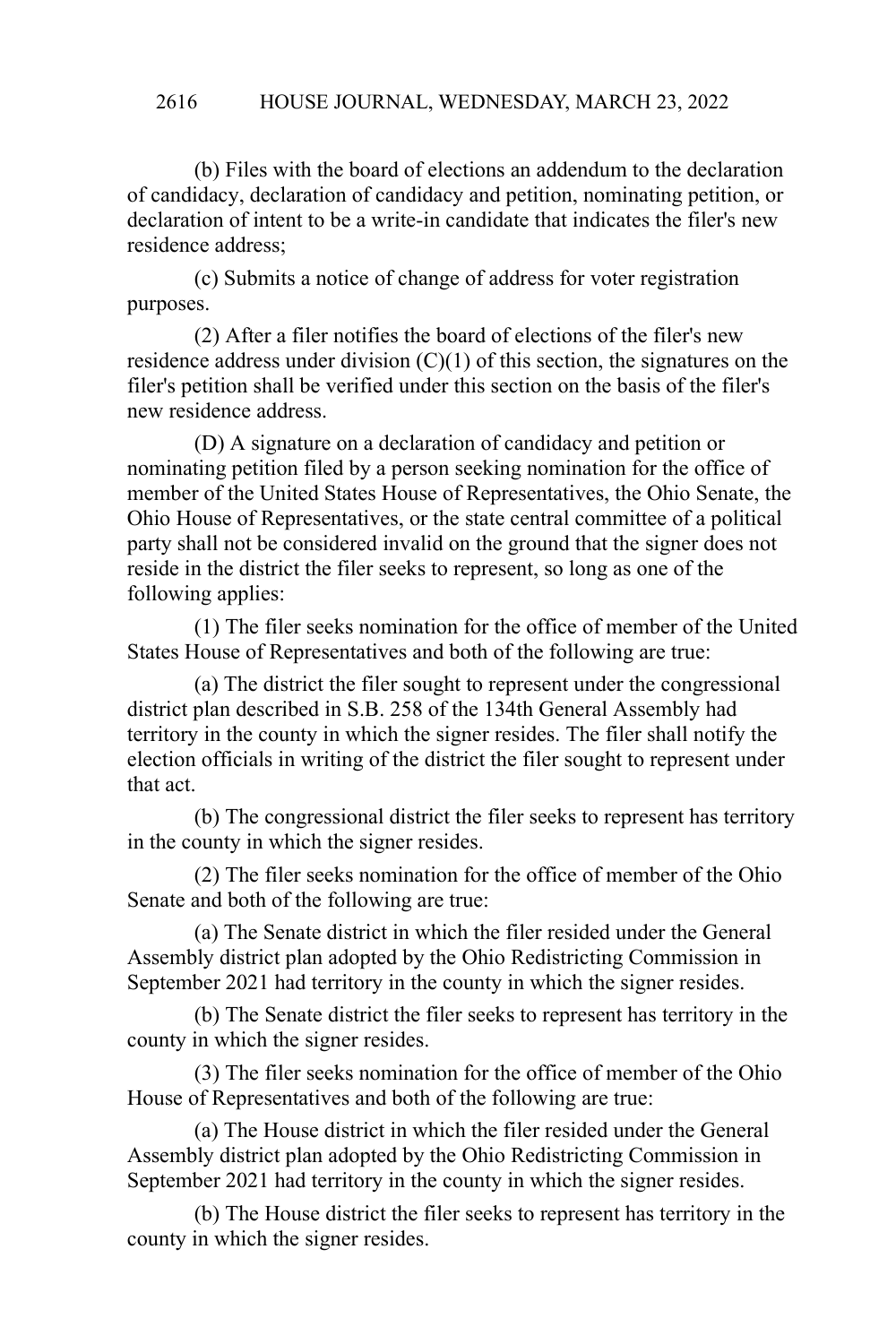(4) The filer seeks nomination for the office of member of the state central committee of a political party to represent a congressional district and both of the following are true:

(a) The district in which the filer resided under the congressional district plan described in S.B. 258 of the 134th General Assembly had territory in the county in which the signer resides.

(b) The congressional district the filer seeks to represent has territory in the county in which the signer resides.

(5) The filer seeks nomination for the office of member of the state central committee of a political party to represent a Senate district and both of the following are true:

(a) The Senate district in which the filer resided under the General Assembly district plan adopted by the Ohio Redistricting Commission in September 2021 had territory in the county in which the signer resides.

(b) The Senate district the filer seeks to represent has territory in the county in which the signer resides.

(E) If a person seeking nomination for the office of member of the United States House of Representatives, the Ohio Senate, the Ohio House of Representatives, or the state central committee of a political party files a declaration of candidacy, declaration of candidacy and petition, nominating petition, or declaration of intent to be a write-in candidate with a board of elections and that board subsequently becomes aware that the filer is seeking to represent a district for which a different board of elections is the appropriate office to process the filing under Chapter 3513. of the Revised Code, the board of elections that originally received the filing promptly shall transfer that filing to the appropriate board of elections.

(F) A signature on a declaration of candidacy and petition or nominating petition filed by a person seeking nomination for the office of member of the United States House of Representatives, the Ohio Senate, the Ohio House of Representatives, or the state central committee of a political party shall not be considered invalid on the ground that the signature was signed before a district plan of the applicable type was adopted or enacted or took effect, provided that, in accordance with sections 3513.262 and 3513.263 of the Revised Code, a signature on a nominating petition is not valid if it is dated more than one year before the date the nominating petition is filed.

(G) Except for the following deadlines, the Secretary of State may adjust any deadlines pertaining to the administration of the May 3, 2022, primary election as the Secretary of State determines necessary to accommodate the shorter timeframe to prepare to hold the election on May 3, 2022, and to ensure that ballots are prepared and made available in the times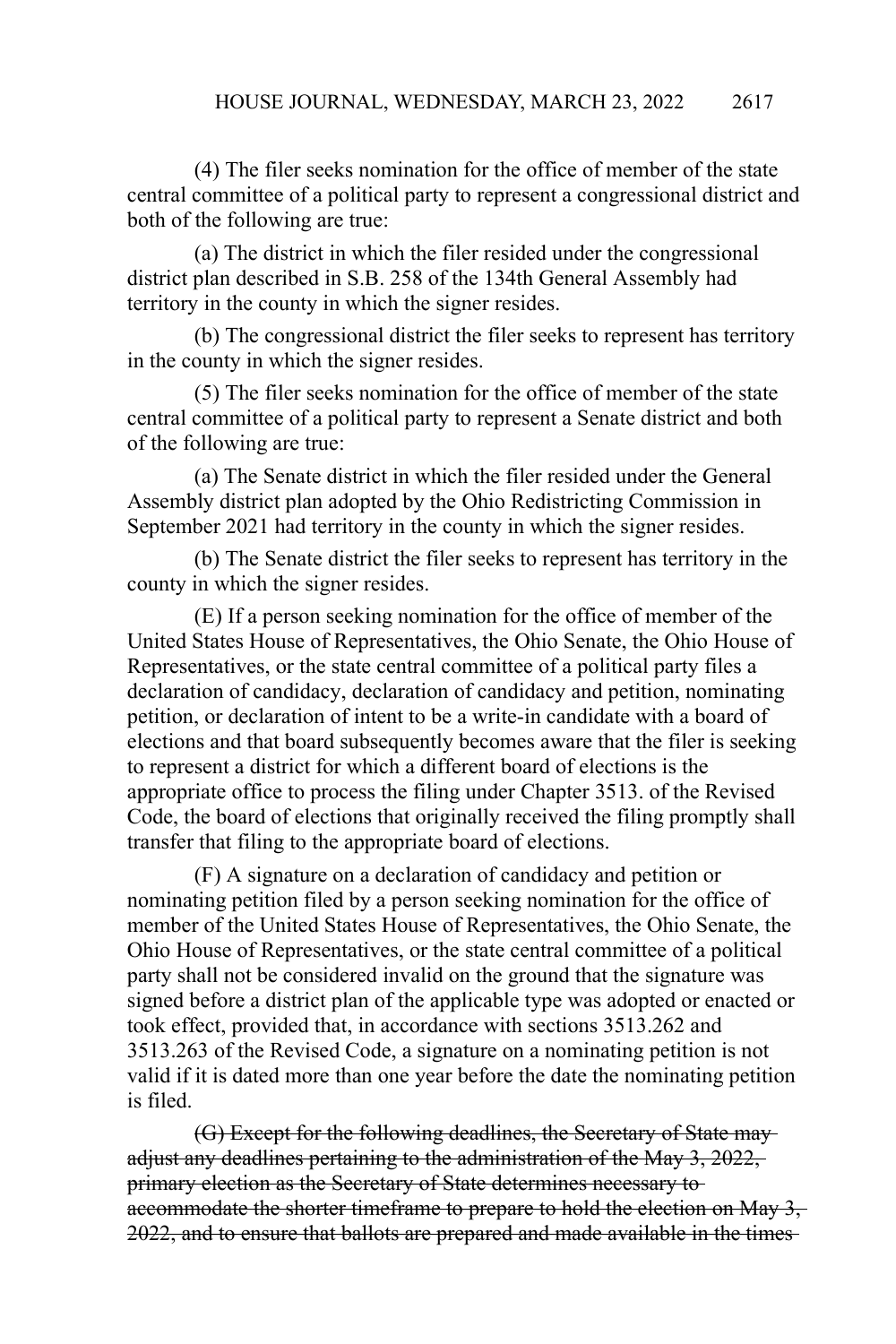and manner required under Title XXXV of the Revised Code and federal election law:

(1) The deadline to file a declaration of candidacy, declaration of candidacy and petition, or declaration of intent to be a write-in candidate;

(2) The deadline to certify a ballot issue or question to the election officials or to file a petition with the election officials to place a question or issue on the ballot at the May 3, 2022, primary election or a special election on that date:

(3) The deadline for the boards of elections to have uniformed services and overseas absent voter's ballots printed and ready for use, unlessthe Secretary of State obtains a waiver pursuant to  $52 \text{ U.S.C. } 20302(g)$  for the May 3, 2022, primary election;

(4) Any deadline that, under the Revised Code, falls on or after April  $3, 2022$ 

**Section 5.** That existing Section 4 of H.B. 93 of the 134th General Assembly is hereby repealed."

In line 62, delete "**3**" and insert "**6**"

After line 67, insert:

"**Section 7.** Sections 3, 4, and 5 of this act are hereby declared to be an emergency measure necessary for the immediate preservation of the public peace, health, and safety. The reason for such necessity is to allow candidates and election officials sufficient time to prepare for the 2022 primary election. Therefore, Sections 3, 4, and 5 of this act shall go into immediate effect."

The question being, "Shall the motion to amend be agreed to?"

Representative Seitz moved that the motion be laid on the table.

The question being, "Shall the motion to amend be laid on the table?"

The yeas and nays were taken and resulted – yeas 62, nays 33, as follows:

| Abrams     | Baldridge     | Bird            | <b>Brinkman</b> |
|------------|---------------|-----------------|-----------------|
| Callender  | Carruthers    | Click           | Creech          |
| Cross      | Cutrona       | Dean            | Edwards         |
| Ferguson   | Fowler Arthur | Fraizer         | Ghanbari        |
| Ginter     | Grendell      | Gross           | Hall            |
| Holmes     | Hoops         | John            | Johnson         |
| Jones      | Jordan        | Kick            | Koehler         |
| Lampton    | Lanese        | LaRe            | Lipps           |
| Loychik    | Manchester    | Manning         | McClain         |
| Merrin     | Miller, K.    | Oelslager       | Patton          |
| Pavliga    | Plummer       | Powell          | Ray             |
| Richardson | Riedel        | Roemer          | Schmidt         |
| Seitz      | <b>Stein</b>  | <b>Stephens</b> | <b>Stevens</b>  |
| Stewart    | Stoltzfus     | Swearingen      | Vitale          |
|            |               |                 |                 |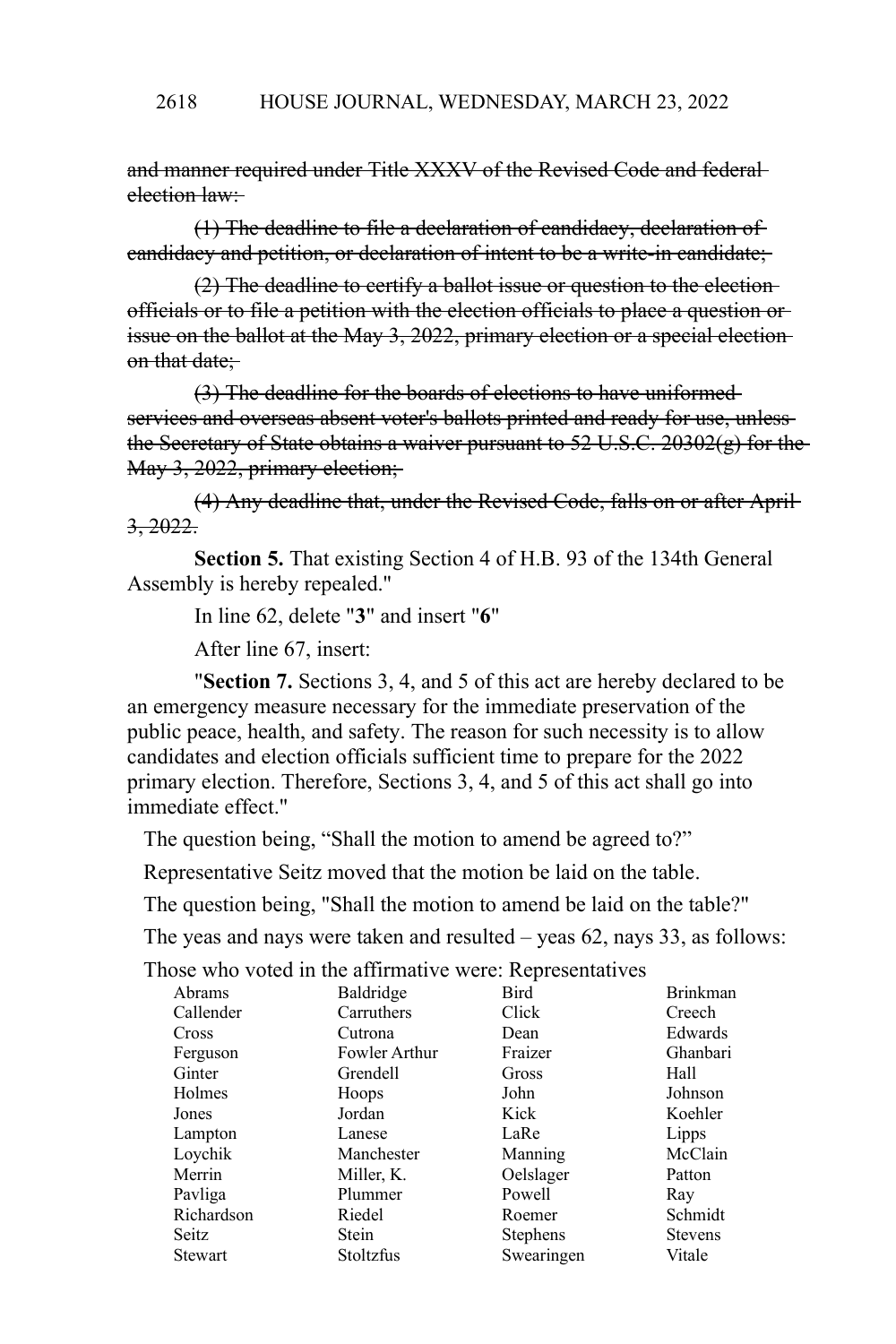| White<br>Young, T. | Wiggam       | Wilkin                                                | Young, B.<br>$Cupp-62$ |
|--------------------|--------------|-------------------------------------------------------|------------------------|
|                    |              | Those who voted in the negative were: Representatives |                        |
| <b>Blackshear</b>  | <b>Boggs</b> | <b>Brent</b>                                          | <b>Brown</b>           |
| Crossman           | Davis        | Denson                                                | Galonski               |
| Hicks-Hudson       | Humphrey     | Ingram                                                | Jarrells               |
| Kelly              | Leland       | Lepore-Hagan                                          | Lightbody              |
| Liston             | Miller, A.   | Miller, J.                                            | Miranda                |
| O'Brien            | Russo        | Sheehy                                                | <b>Skindell</b>        |
| Smith, K.          | Smith, M.    | Sobecki                                               | Sweeney                |
| <b>Sykes</b>       | Troy         | Upchurch                                              | Weinstein              |
|                    |              |                                                       | West-33                |

The motion to amend was laid on the table.

The question recurring, "Shall the bill pass?"

The yeas and nays were taken and resulted – yeas 82, nays 13, as follows:

Those who voted in the affirmative were: Representatives

| Abrams          | Baldridge    | Bird                                                  | <b>Blackshear</b> |
|-----------------|--------------|-------------------------------------------------------|-------------------|
| Boggs           | <b>Brent</b> | <b>Brown</b>                                          | Callender         |
| Carruthers      | Click        | Creech                                                | Cross             |
| Crossman        | Cutrona      | Davis                                                 | Ferguson          |
| Fowler Arthur   | Fraizer      | Galonski                                              | Ghanbari          |
| Ginter          | Grendell     | Gross                                                 | Hall              |
| Hicks-Hudson    | Holmes       | Hoops                                                 | Ingram            |
| Jarrells        | John         | Johnson                                               | Jones             |
| Jordan          | Kick         | Koehler                                               | Lampton           |
| Lanese          | LaRe         | Lepore-Hagan                                          | Lightbody         |
| Lipps           | Liston       | Loychik                                               | Manchester        |
| Manning         | McClain      | Merrin                                                | Miller, A.        |
| Miller, J.      | Miller, K.   | Miranda                                               | O'Brien           |
| Oelslager       | Patton       | Pavliga                                               | Plummer           |
| Powell          | Ray          | Richardson                                            | Riedel            |
| Roemer          | Schmidt      | Seitz                                                 | Sheehy            |
| Smith, K.       | Stein        | <b>Stephens</b>                                       | <b>Stevens</b>    |
| Stewart         | Stoltzfus    | Swearingen                                            | Sweeney           |
| Sykes           | Troy         | Weinstein                                             | West              |
| White           | Wiggam       | Wilkin                                                | Young, B.         |
| Young, T.       |              |                                                       | Cupp-82           |
|                 |              | Those who voted in the negative were: Representatives |                   |
| <b>Brinkman</b> | Dean         | Denson                                                | Edwards           |
| Humphrey        | Kelly        | Leland                                                | Russo             |
| Skindell        | Smith, M.    | Sobecki                                               | Upchurch          |
|                 |              |                                                       | Vitale-13         |

#### The bill passed.

Representative Young, T. moved to amend the title as follows:

Add the names: "Abrams, Carruthers, Click, Fraizer, Lampton, Riedel."

The motion was agreed to and the title so amended.

The title as amended was agreed to.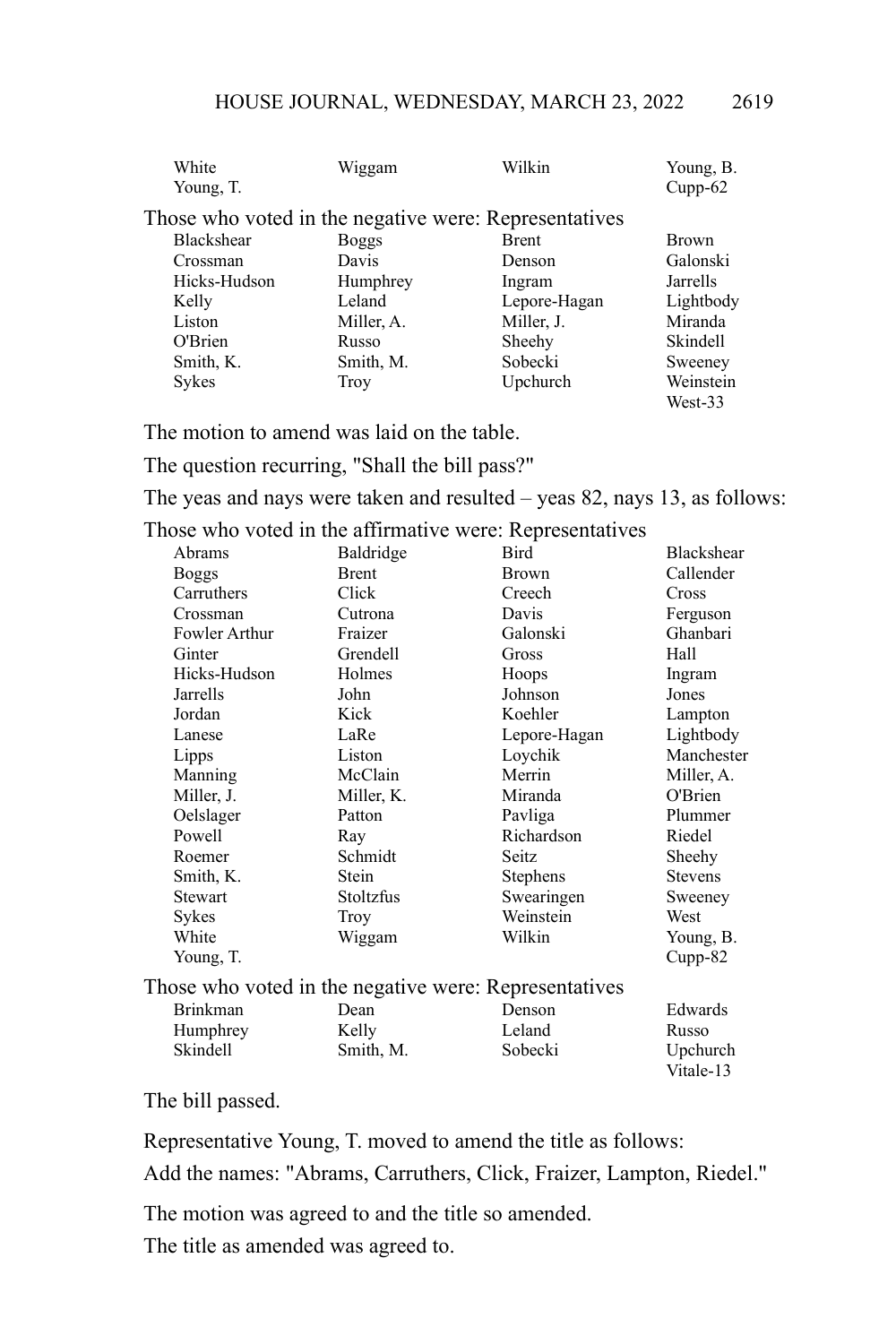#### HOUSE JOURNAL, WEDNESDAY, MARCH 23, 2022 2620

**Am. H. B. No. 434**-Representative Stein. Cosponsors: Representatives Callender, Carfagna, Carruthers, Click, Dean, Fowler Arthur, Fraizer, Grendell, Gross, Hillyer, Holmes, Johnson, Koehler, Lipps, McClain, Riedel, Seitz, Sheehy, Stephens, Swearingen, Wiggam, Wilkin.

To amend section 3748.03 and to enact sections 3748.23, 4164.01, 4164.02, 4164.04, 4164.05, 4164.051, 4164.052, 4164.053, 4164.06, 4164.07, 4164.08, 4164.09, 4164.091, 4164.092, 4164.093, 4164.094, 4164.096, 4164.097, 4164.098, 4164.099, 4164.0911, 4164.0912, 4164.0913, 4164.0914, 4164.0916, 4164.0917, 4164.0918, 4164.10, 4164.11, 4164.12, 4164.13, 4164.15, 4164.16, 4164.18, 4164.19, and 4164.20 of the Revised Code to enact the Advanced Nuclear Technology Helping Energize Mankind (ANTHEM) Act by establishing the Ohio Nuclear Development Authority, was taken up for consideration the third time.

The question being, "Shall the bill pass?"

March 23, 2022

The Honorable Robert R. Cupp, Speaker The Ohio House of Representatives Columbus, Ohio

Speaker Cupp,

Pursuant to House Rule No. 57, I respectfully request that I be excused from voting on **Am. H. B. No. 434**-Representative Stein, et al., because it might be construed that I have an interest in the legislation.

Sincerely,

/s/ ADAM C. MILLER Adam C. Miller State Representative 17th House District

The request was granted.

The yeas and nays were taken and resulted – yeas 75, nays 18, as follows:

| nose who voicu in the annihiative were. Representatives |              |           |                   |
|---------------------------------------------------------|--------------|-----------|-------------------|
| Abrams                                                  | Baldridge    | Bird      | <b>Blackshear</b> |
| <b>Brinkman</b>                                         | <b>Brown</b> | Callender | Carruthers        |
| Click                                                   | Creech       | Cross     | Cutrona           |
| Dean                                                    | Edwards      | Ferguson  | Fowler Arthur     |
| Fraizer                                                 | Galonski     | Ghanbari  | Ginter            |
| Grendell                                                | Gross        | Hall      | Hicks-Hudson      |
| Holmes                                                  | Hoops        | John      | Johnson           |
| Jones                                                   | Jordan       | Kick      | Koehler           |
| Lampton                                                 | Lanese       | LaRe      | Lipps             |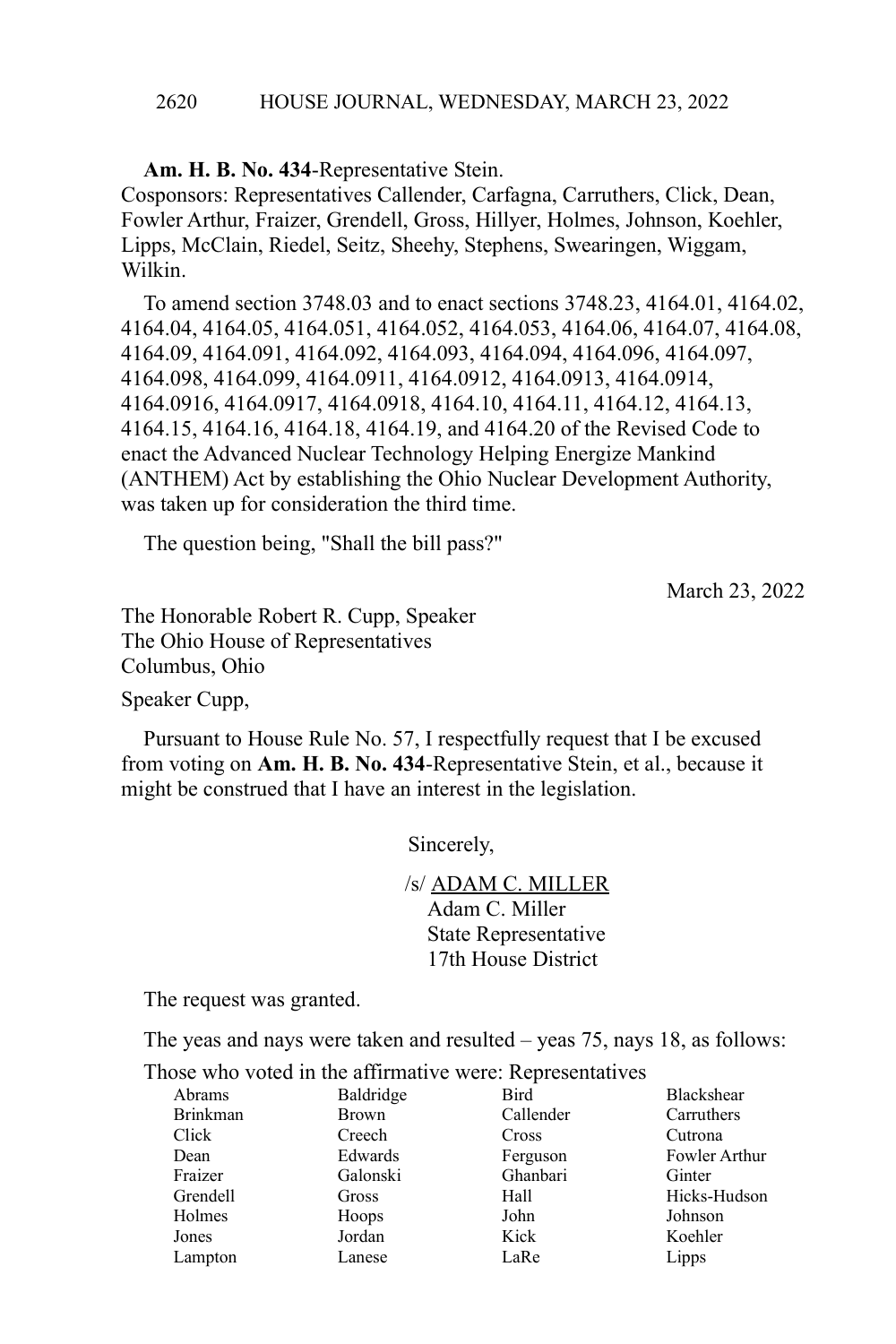|     | Liston                                                | Loychik        | Manchester     | Manning          |
|-----|-------------------------------------------------------|----------------|----------------|------------------|
|     | McClain                                               | Merrin         | Miller, J.     | Miller, K.       |
|     | Miranda                                               | Oelslager      | Patton         | Pavliga          |
|     | Plummer                                               | Powell         | Ray            | Richardson       |
|     | Riedel                                                | Roemer         | Russo          | Schmidt          |
|     | Seitz                                                 | Sheehy         | Sobecki        | Stein            |
|     | <b>Stephens</b>                                       | <b>Stevens</b> | <b>Stewart</b> | <b>Stoltzfus</b> |
|     | Swearingen                                            | Sweeney        | <b>Troy</b>    | Weinstein        |
|     | West                                                  | White          | Wiggam         | Wilkin           |
|     | Young, B.                                             | Young, T.      |                | $Cupp-75$        |
|     | Those who voted in the negative were: Representatives |                |                |                  |
|     | <b>Boggs</b>                                          | Brent          | Crossman       | Davis            |
|     | Denson                                                | Humphrey       | Ingram         | Jarrells         |
|     | Kelly                                                 | Leland         | Lepore-Hagan   | Lightbody        |
|     | O'Brien                                               | Skindell       | Smith, K.      | Smith, M.        |
|     | Upchurch                                              |                |                | Vitale-18        |
| m1. | $1.11$ $1.11$                                         |                |                |                  |

The bill passed.

Representative Stein moved to amend the title as follows:

Add the names: "Abrams, Baldridge, Ginter, John, Kick, LaRe, Miller, J., Patton, Plummer, Troy, Speaker Cupp."

The motion was agreed to and the title so amended.

The title as amended was agreed to.

**Sub. H. B. No. 509**-Representatives John, Fowler Arthur. Cosponsor: Representative Wiggam.

To amend sections 1716.05, 1716.08, 1716.99, 4717.05, 4723.01, 4723.08, 4723.091, 4723.092, 4723.72, 4723.73, 4723.75, 4723.79, 4723.88, 4725.16, 4725.17, 4725.171, 4725.19, 4725.34, 4725.48, 4725.51, 4725.52, 4725.53, 4729.12, 4732.14, 4732.141, 4732.142, 4757.02, 4757.22, 4757.27, 4757.301, 4765.55, 4779.03, 5126.22, and 5126.25; to enact sections 4725.231, 4725.541, and 4798.05; and to repeal sections 4723.76 and 4779.18 of the Revised Code to revise and streamline the state's occupational regulations, was taken up for consideration the third time.

The question being, "Shall the bill pass?"

The yeas and nays were taken and resulted – yeas 92, nays 1, as follows:

| Abrams       | Baldridge    | Bird            | <b>Blackshear</b> |
|--------------|--------------|-----------------|-------------------|
| <b>Boggs</b> | <b>Brent</b> | <b>Brinkman</b> | <b>Brown</b>      |
| Callender    | Carruthers   | Click           | Creech            |
| Cross        | Crossman     | Davis           | Dean              |
| Denson       | Edwards      | Ferguson        | Fowler Arthur     |
| Fraizer      | Galonski     | Ghanbari        | Ginter            |
| Grendell     | Gross        | Hall            | Hicks-Hudson      |
| Holmes       | Hoops        | Humphrey        | Ingram            |
| Jarrells     | John         | Johnson         | Jones             |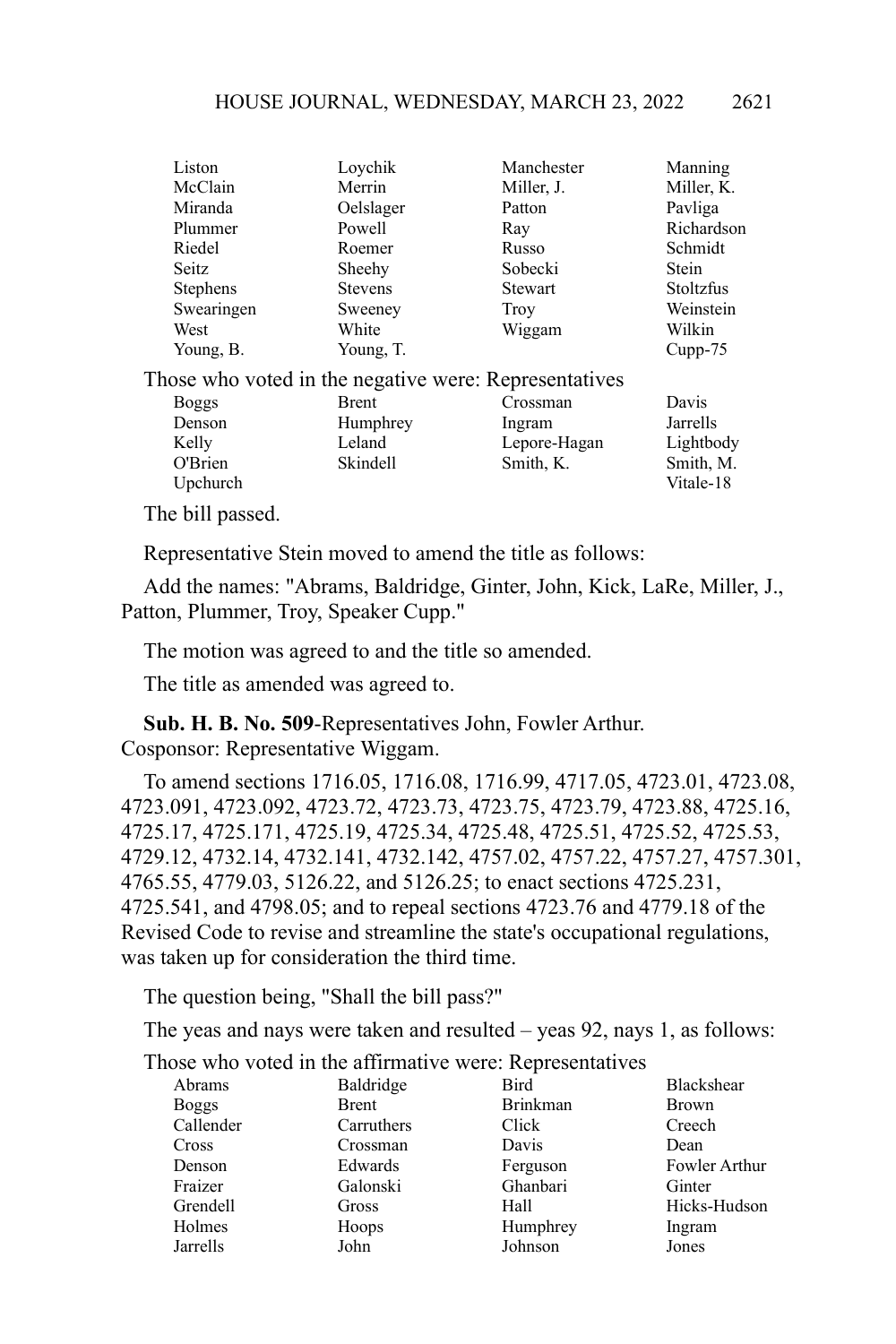| Jordan         | Kelly      | Kick       | Koehler         |
|----------------|------------|------------|-----------------|
| Lampton        | Lanese     | LaRe       | Leland          |
| Lepore-Hagan   | Lightbody  | Lipps      | Liston          |
| Loychik        | Manchester | Manning    | McClain         |
| Merrin         | Miller, A. | Miller, J. | Miller, K.      |
| Miranda        | O'Brien    | Oelslager  | Patton          |
| Pavliga        | Plummer    | Powell     | Ray             |
| Richardson     | Riedel     | Roemer     | Russo           |
| Seitz          | Sheehy     | Skindell   | Smith, K.       |
| Smith, M.      | Sobecki    | Stein      | <b>Stephens</b> |
| <b>Stevens</b> | Stewart    | Stoltzfus  | Swearingen      |
| Sweeney        | Troy       | Upchurch   | Vitale          |
| Weinstein      | West       | White      | Wiggam          |
| Wilkin         | Young, B.  | Young, T.  | $Cupp-92$       |

Representative Schmidt voted in the negative-1.

The bill passed.

Representative John moved to amend the title as follows:

Add the names: "Click, Gross, Hall, Holmes, Jones, Kick, McClain, Merrin."

The motion was agreed to and the title so amended.

The title as amended was agreed to.

**H. B. No. 537**-Representative Abrams.

Cosponsor: Representative Liston.

To enact section 5.2529 of the Revised Code to designate February 12 as "Cholangiocarcinoma Awareness Day," was taken up for consideration the third time.

The question being, "Shall the bill pass?"

The yeas and nays were taken and resulted – yeas 93, nays 1, as follows:

| Abrams       | Baldridge    | Bird            | <b>Blackshear</b>    |
|--------------|--------------|-----------------|----------------------|
| <b>Boggs</b> | <b>Brent</b> | <b>Brinkman</b> | <b>Brown</b>         |
| Callender    | Carruthers   | Click           | Creech               |
| Cross        | Crossman     | Cutrona         | Davis                |
| Denson       | Edwards      | Ferguson        | <b>Fowler Arthur</b> |
| Fraizer      | Galonski     | Ghanbari        | Ginter               |
| Grendell     | Gross        | Hall            | Hicks-Hudson         |
| Holmes       | Hoops        | Humphrey        | Ingram               |
| Jarrells     | John         | Johnson         | Jones                |
| Jordan       | Kelly        | Kick            | Koehler              |
| Lampton      | Lanese       | LaRe            | Leland               |
| Lepore-Hagan | Lightbody    | Lipps           | Liston               |
| Loychik      | Manchester   | Manning         | McClain              |
| Merrin       | Miller, A.   | Miller, J.      | Miller, K.           |
| Miranda      | O'Brien      | Oelslager       | Patton               |
| Pavliga      | Plummer      | Powell          | Ray                  |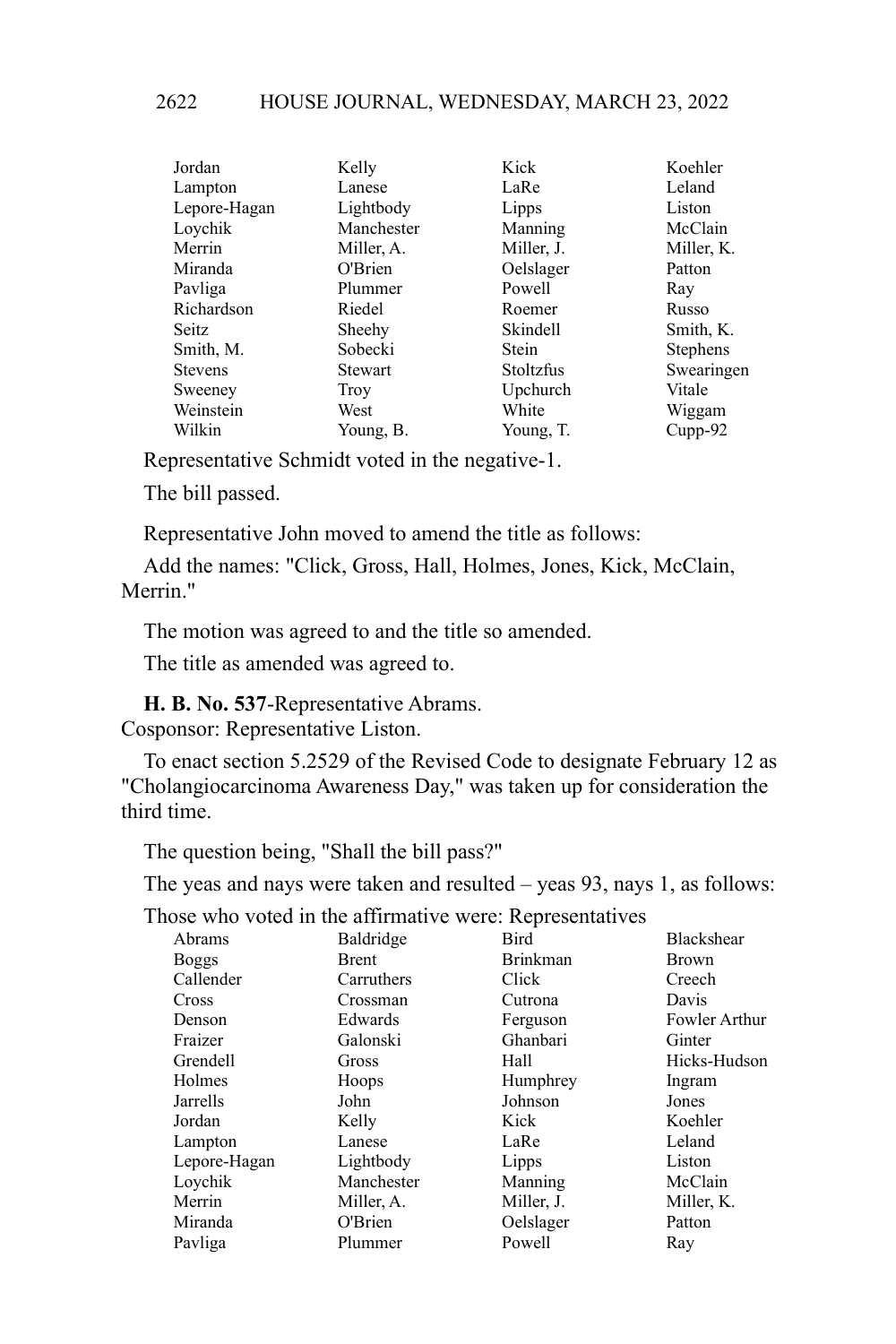| Richardson      | Riedel         | Roemer         | Russo            |
|-----------------|----------------|----------------|------------------|
| Schmidt         | Seitz          | Sheehy         | Skindell         |
| Smith, K.       | Smith, M.      | Sobecki        | <b>Stein</b>     |
| <b>Stephens</b> | <b>Stevens</b> | <b>Stewart</b> | <b>Stoltzfus</b> |
| Swearingen      | Sweeney        | <b>Troy</b>    | Upchurch         |
| Vitale          | Weinstein      | West           | White            |
| Wiggam          | Wilkin         | Young, B.      | Young, T.        |
|                 |                |                | $Cupp-93$        |

Representative Dean voted in the negative-1.

The bill passed.

Representative Abrams moved to amend the title as follows:

Add the names: "Blackshear, Brent, Brown, Carruthers, Crossman, Galonski, Ginter, Hoops, Humphrey, Jarrells, John, Jones, Leland, Lepore-Hagan, Manning, Miller, J., Miranda, O'Brien, Patton, Pavliga, Schmidt, Skindell, Sobecki, Swearingen, Sweeney, White, Speaker Cupp."

The motion was agreed to and the title so amended.

The title as amended was agreed to.

**Am. H. B. No. 597**-Representative Oelslager. Cosponsor: Representative Roemer.

To repurpose moneys received by Southern State Community College and to make capital reappropriations for the biennium ending June 30, 2024, was taken up for consideration the third time.

The question being, "Shall the bill pass?"

The yeas and nays were taken and resulted – yeas 94, nays 0, as follows:

|                      | $\ldots$ and william $\ldots$ is the complete substitution |                 |              |
|----------------------|------------------------------------------------------------|-----------------|--------------|
| Abrams               | Baldridge                                                  | Bird            | Blackshear   |
| <b>Boggs</b>         | Brent                                                      | <b>Brinkman</b> | <b>Brown</b> |
| Callender            | Carruthers                                                 | Click           | Creech       |
| Cross                | Crossman                                                   | Cutrona         | Davis        |
| Dean                 | Denson                                                     | Edwards         | Ferguson     |
| <b>Fowler Arthur</b> | Fraizer                                                    | Galonski        | Ghanbari     |
| Ginter               | Grendell                                                   | Gross           | Hall         |
| Hicks-Hudson         | Holmes                                                     | Hoops           | Humphrey     |
| Ingram               | Jarrells                                                   | John            | Johnson      |
| Jones                | Jordan                                                     | Kelly           | Kick         |
| Koehler              | Lampton                                                    | Lanese          | LaRe         |
| Leland               | Lepore-Hagan                                               | Lightbody       | Lipps        |
| Liston               | Loychik                                                    | Manchester      | Manning      |
| McClain              | Merrin                                                     | Miller, A.      | Miller, J.   |
| Miller, K.           | Miranda                                                    | O'Brien         | Oelslager    |
| Patton               | Pavliga                                                    | Plummer         | Powell       |
| Ray                  | Richardson                                                 | Riedel          | Roemer       |
| Russo                | Schmidt                                                    | Seitz           | Sheehy       |
| Skindell             | Smith, K.                                                  | Smith, M.       | Sobecki      |
| Stein                | Stephens                                                   | Stevens         | Stewart      |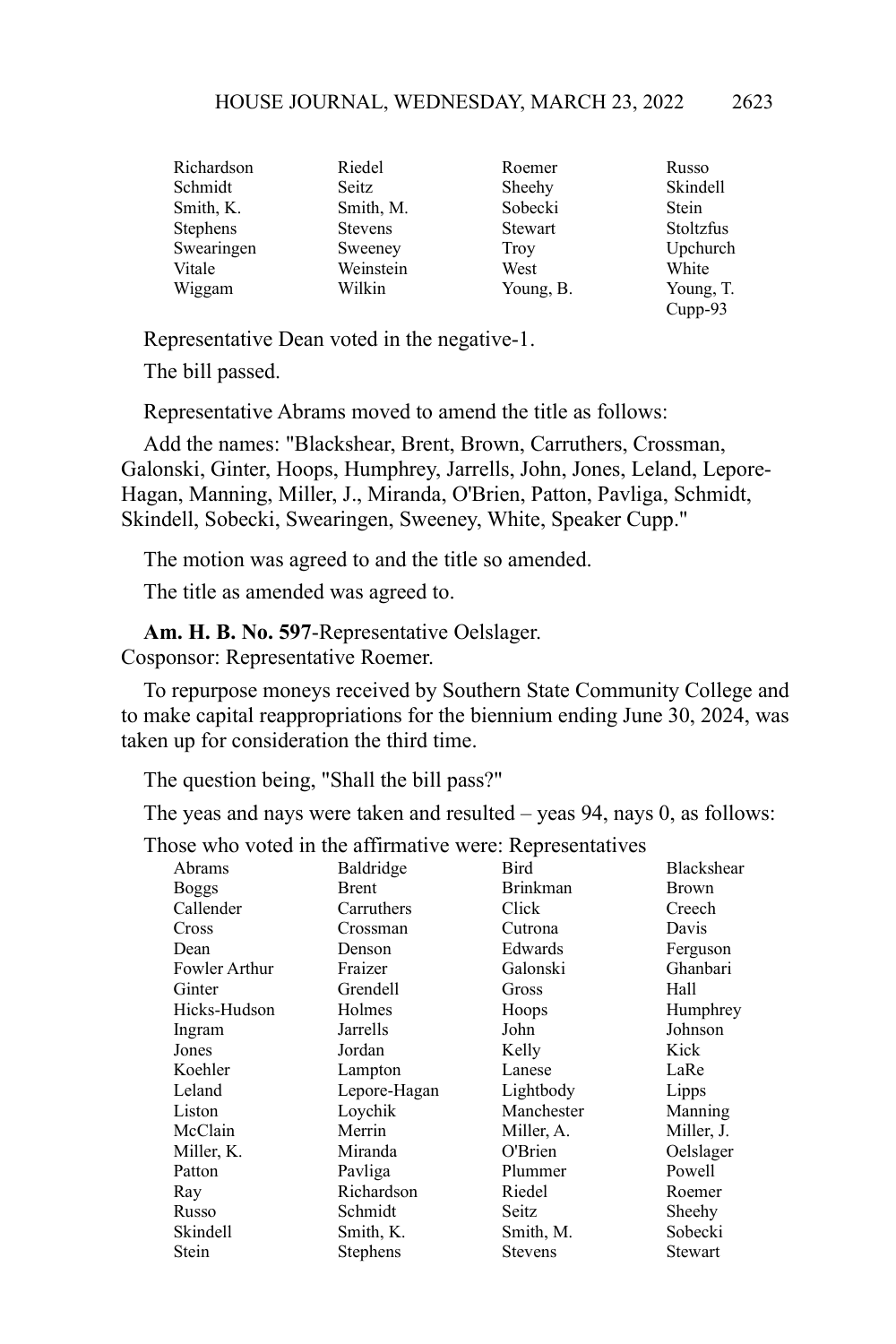| Stoltzfus | Swearingen | Sweeney   | Troy       |
|-----------|------------|-----------|------------|
| Upchurch  | Vitale     | Weinstein | West       |
| White     | Wiggam     | Wilkin    | Young, B.  |
| Young, T. |            |           | $C$ upp-94 |

The bill passed.

Representative Oelslager moved to amend the title as follows:

Add the names: "Abrams, Baldridge, Blackshear, Boggs, Brent, Brown, Carruthers, Click, Cross, Crossman, Davis, Denson, Edwards, Fraizer, Galonski, Ghanbari, Ginter, Grendell, Hicks-Hudson, Hoops, Humphrey, Ingram, John, Jones, Lanese, LaRe, Lepore-Hagan, Lightbody, Loychik, Manning, Miller, J., Miranda, O'Brien, Patton, Pavliga, Richardson, Russo, Sheehy, Skindell, Smith, K., Smith, M., Sobecki, Stein, Stephens, Swearingen, Sweeney, Troy, Upchurch, Weinstein, West, White, Wilkin, Young, T."

The motion was agreed to and the title so amended.

The title as amended was agreed to.

**Sub. S. B. No. 47**-Senators Brenner, Peterson. Cosponsors: Senators Cirino, Dolan, Hackett, Hoagland, Johnson, Lang, McColley, Reineke, Romanchuk, Schaffer.

To amend sections 4111.03 and 4111.10 and to enact section 4111.031 of the Revised Code to except traveling to and from a worksite and performing certain routine tasks from the overtime pay requirement and to prohibit optout class actions for overtime violations, was taken up for consideration the third time.

The question being, "Shall the bill pass?"

Representative Skindell moved to amend, amendment 2887, as follows:

In line 1 of the title, delete "sections" and insert "section"; delete "and 4111.10"

In line 5 of the title, delete "and to prohibit opt-out class"

In line 6 of the title, delete "actions for overtime violations"

In line 7, delete "sections" and insert "section"; delete "and 4111.10" Delete lines 172 through 193

In line 194, delete "sections" and insert "section"; delete "and 4111.10"

In line 195, delete "are" and insert "is"

The question being, "Shall the motion to amend be agreed to?"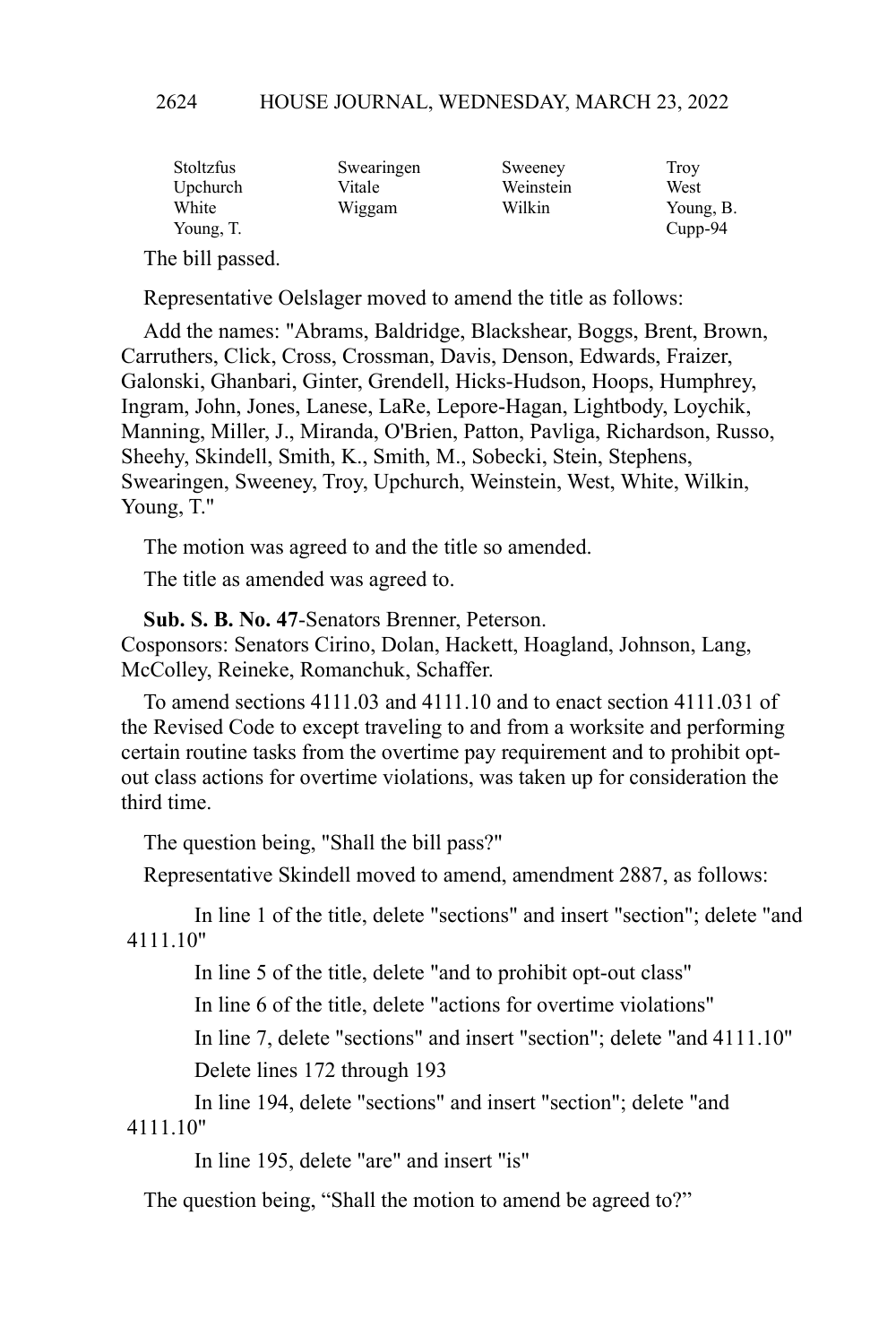Representative Jones moved that the motion be laid on the table. The question being, "Shall the motion to amend be laid on the table?" The yeas and nays were taken and resulted – yeas 53, nays 41, as follows: Those who voted in the affirmative were: Representatives

|            | $1000$ who voice in the animilative weight representatives |                 |                |
|------------|------------------------------------------------------------|-----------------|----------------|
| Abrams     | Baldridge                                                  | Bird            | Carruthers     |
| Click      | Creech                                                     | Cross           | Dean           |
| Ferguson   | Fowler Arthur                                              | Fraizer         | Ghanbari       |
| Ginter     | Grendell                                                   | Hall            | Holmes         |
| Hoops      | John                                                       | Johnson         | Jones          |
| Jordan     | Kick                                                       | Koehler         | Lampton        |
| Lanese     | LaRe                                                       | Lipps           | Loychik        |
| Manchester | Manning                                                    | McClain         | Merrin         |
| Miller, K. | Pavliga                                                    | Plummer         | Ray            |
| Richardson | Riedel                                                     | Roemer          | Schmidt        |
| Seitz      | Stein                                                      | <b>Stephens</b> | <b>Stevens</b> |
| Stewart    | Stoltzfus                                                  | Swearingen      | White          |
| Wiggam     | Wilkin                                                     | Young, B.       | Young, T.      |
|            |                                                            |                 | $C$ upp $-53$  |

# Those who voted in the negative were: Representatives

| <b>Blackshear</b> | <b>Boggs</b> | <b>Brent</b> | <b>Brinkman</b> |
|-------------------|--------------|--------------|-----------------|
| <b>Brown</b>      | Callender    | Crossman     | Cutrona         |
| Davis             | Denson       | Edwards      | Galonski        |
| Gross             | Hicks-Hudson | Humphrey     | Ingram          |
| Jarrells          | Kelly        | Leland       | Lepore-Hagan    |
| Lightbody         | Liston       | Miller, A.   | Miller, J.      |
| Miranda           | O'Brien      | Oelslager    | Patton          |
| Powell            | Russo        | Sheehy       | Skindell        |
| Smith, K.         | Smith, M.    | Sobecki      | Sweeney         |
| <b>Troy</b>       | Upchurch     | Vitale       | Weinstein       |
|                   |              |              | $W$ est-41      |

The motion to amend was laid on the table.

The question recurring, "Shall the bill pass?"

The yeas and nays were taken and resulted – yeas 56, nays 37, as follows:

| Abrams          | Baldridge      | Bird           | <b>Brinkman</b> |
|-----------------|----------------|----------------|-----------------|
| Callender       | Carruthers     | Click          | Creech          |
| Cross           | Dean           | Fowler Arthur  | Fraizer         |
| Ghanbari        | Ginter         | Hall           | Holmes          |
| <b>Hoops</b>    | John           | Johnson        | Jones           |
| Jordan          | Kick           | Koehler        | Lampton         |
| Lanese          | LaRe           | Lipps          | Loychik         |
| Manchester      | Manning        | McClain        | Merrin          |
| Miller, K.      | Patton         | Pavliga        | Plummer         |
| Powell          | Ray            | Richardson     | Riedel          |
| Roemer          | Schmidt        | Seitz          | Stein           |
| <b>Stephens</b> | <b>Stevens</b> | <b>Stewart</b> | Stoltzfus       |
| Swearingen      | Troy           | White          | Wiggam          |
| Wilkin          | Young, B.      | Young, T.      | $Cupp-56$       |